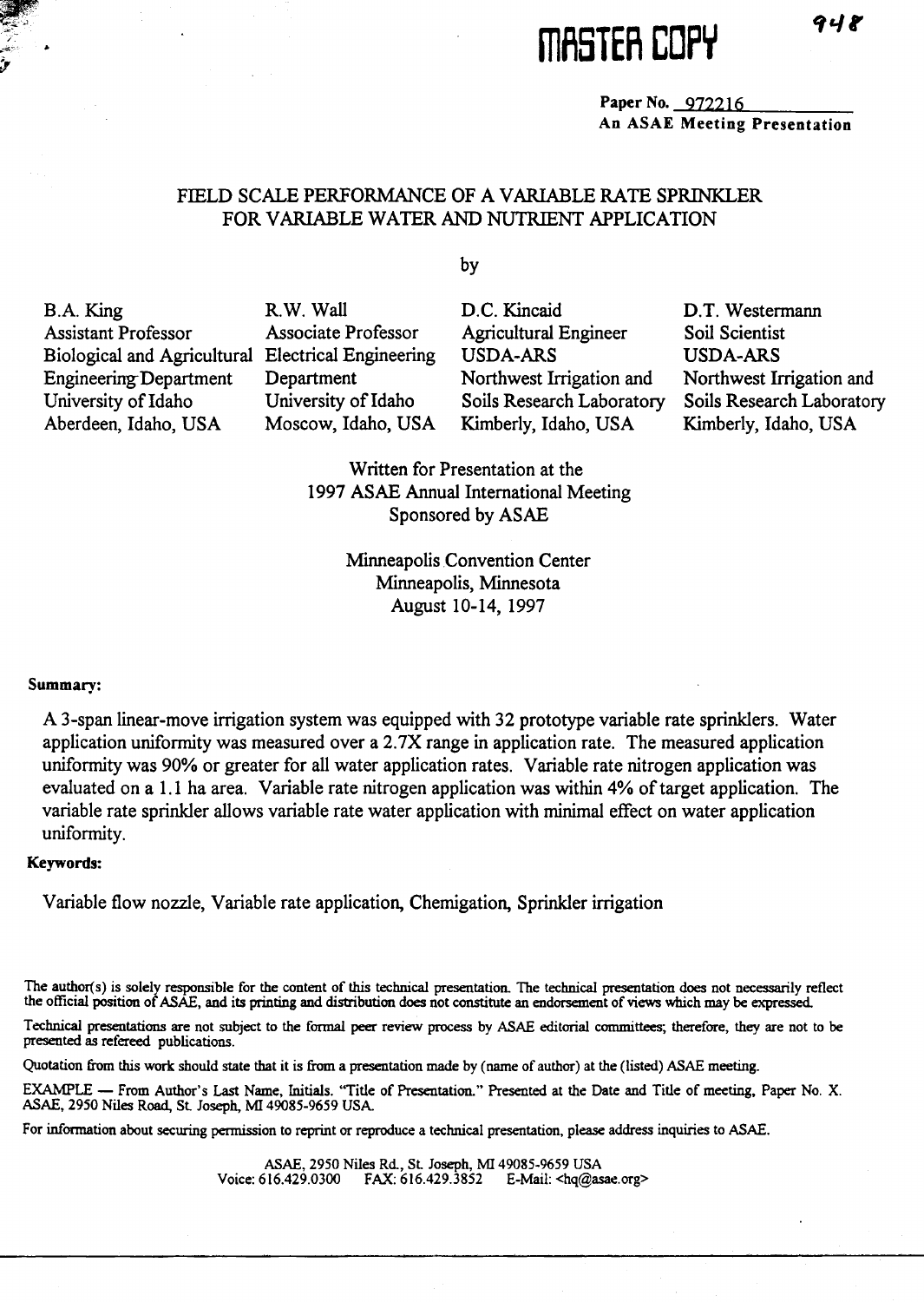## **ABSTRACT**

Thirty-two prototype variable rate sprinklers were constructed and installed on a 3-span, 100 m long linear-move irrigation system to test field scale performance. The uniformity of water application from the linear-move system was evaluated over a 2.7X range in application rate. A 1.1 ha area was divided into twelve 30.5 m square plots. Four arbitrary nitrogen chemigation maps were developed to test the ability of the variable rate sprinkler system to deliver target nitrogen applications. The four nitrogen chemigation maps were executed and water and nitrogen application were monitored in each plot. Field scale water application uniformity was within acceptable limits of 90% or greater. Variable rate water and nitrogen application from the linearmove system was within 4% of the target application when the system was functioning properly. Overall, the results from field testing are surprisingly good indicating that our variable flow sprinkler concept is technically feasible. Additional research, development and testing are needed to finalize a design, and ascertain reliability and economic feasibility.

## **INTRODUCTION**

Historically, irrigation system design and management has treated fields as homogenous units for purposes of determining water requirements and irrigation scheduling. In practice, differential water requirements often develop within a field during the irrigation season, resulting from spatial differences in irrigation application efficiency and evapotranspiration rates. The inherent spatial variability in soil water holding capacity, soil depth, water infiltration rate, topography, fertility, pest infestations, and microclimate contribute to spatial variability in irrigation application efficiency and evapotranspiration rates. The development of irrigation systems capable of addressing spatial variability in irrigation requirements has the potential to increase water use efficiency, improve crop yield and quality, and reduce leaching of chemicals below the crop root zone.

Efforts to equip center pivot and linear-move irrigation systems for two dimensional variable rate water application have recently been reported in the literature. In the absence of a variable rate sprinkler nozzle, two approaches have been employed to obtain variable rate water application along the irrigation system lateral: multiple sprinklers and on-off cycling. The multiple sprinkler approach uses two or three individually controlled sprinklers at each outlet location along the system lateral to obtain stepwise variable application rates. For the two sprinkler case, the original single sprinkler is replaced with two individually controlled sprinklers. They are nozzled to provide 1/3 and 2/3 the original sprinkler flow rate which collectively provides stepwise variable application rates of 0, 1/3, 2/3, and 3/3. Similarly for the three sprinkler case, three individually controlled sprinklers nozzled to provide 1/7, 2/7, and 4/7 the original single sprinkler flow rate provide stepwise variable application rates of 0, 1/7, 2/7 . . . 7/7. King et al. (1996) used the two sprinkler approach to implement variable rate nitrogen application along a 354 m commercial center pivot irrigation system. Sadler et al. (1996) employed the three sprinkler arrangement on 9.1 m long manifolds to implement variable rate water and nitrogen application along a 3-span center pivot. The on-off cycling approach controls the time water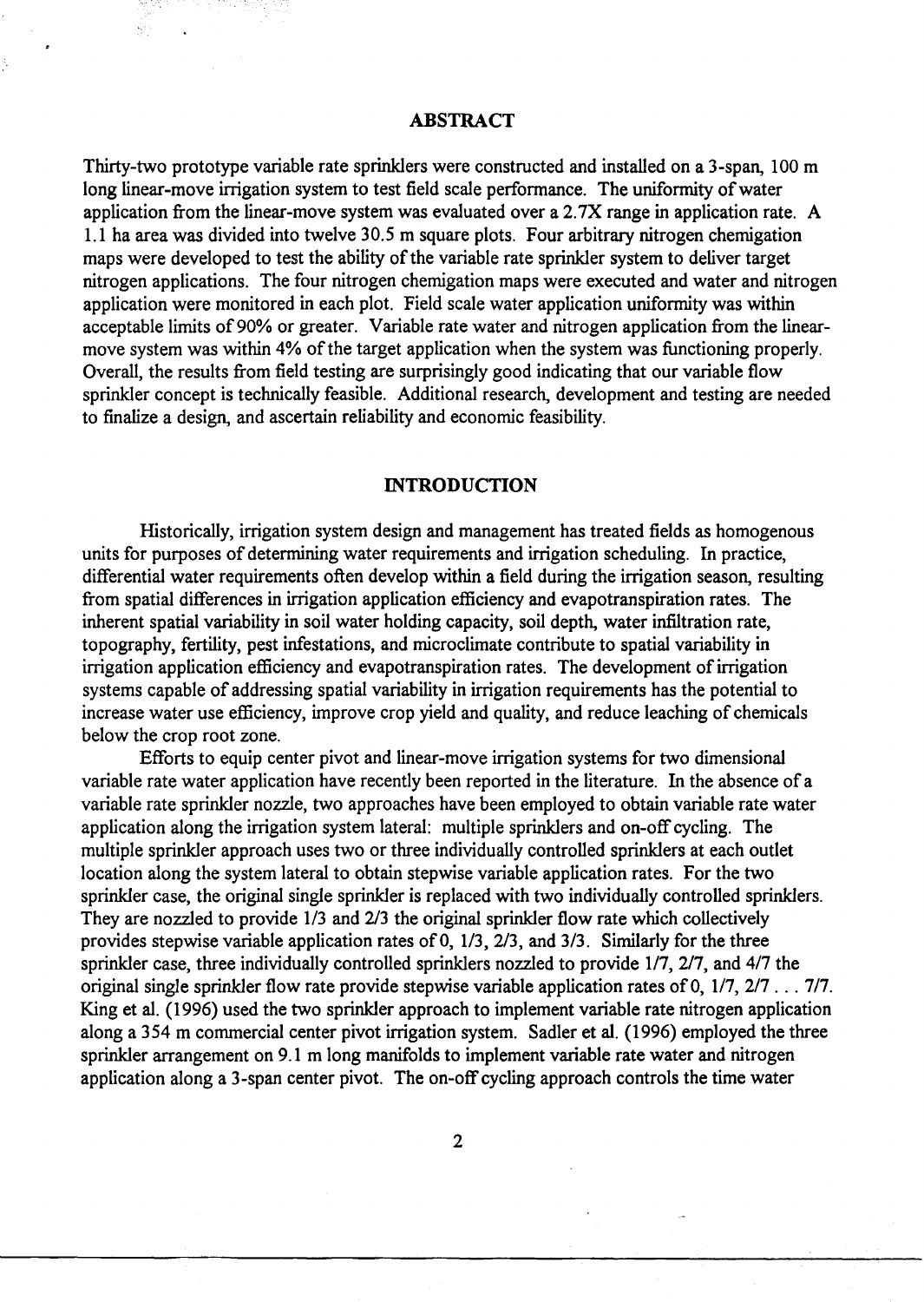flows from a single sprinkler in proportion to the desired application rate using an appropriate duty cycle. On-off cycling has been simulated and field validated on a small scale by Fraisse et al. (1995). Evans et al. (1996) describes the development of a variable rate irrigation system on a commercial center pivot which employs on-off cycling.

÷,

King and Kincaid (1996) developed an approach for varying the flow from a reduced pressure sprinkler in a manner similar to pulsing, but without completely turning flow off. The effective cross sectional area of the nozzle is changed by alternately inserting or removing a concentric pin from the nozzle using a linear actuator. When the pin is removed, full flow occurs. When the pin is fully inserted into the center of the nozzle, the cross sectional area is effectively reduced by an amount equal to the cross sectional area of the pin. Flow is thus reduced to a predetermined lower limit when the pin is inserted, and a "time-averaged" variable flow rate between the lower limit and full flow can be achieved by "cycling" the pin in and out of the nozzle using an appropriate duty cycle. For example, if inserting the pin reduces flow to 40% of its full value, a flow rate equal to 85% can be achieved by inserting the pin for 15 seconds and removing it for 45 seconds during a one minute duty cycle. Laboratory testing of a single prototype variable rate sprinkler showed the approach to have great potential as target sprinkler flow rates were easily obtained with minimal effect on the sprinkler application rate pattern.

The overall objective of this research project was to determine if the laboratory results of King and Kincaid (1996) could be extended to the field scale to apply variable target amounts of water and chemicals. The specific objective was to test the ability of a prototype variable rate sprinkler to deliver spatially varied target amounts of water and chemical from a linear-move irrigation system under field conditions.

## **MATERIALS AND METHODS**

A schematic of the variable rate sprinkler is shown in Figure 1. The prototype sprinkler assembly was constructed starting with a threaded 19 mm PVC 90° elbow. The elbow is modified by drilling a hole in the elbow which is axially aligned with the threaded female end of the elbow. A rod guide made from a brass hose barb is inserted into the female end of the elbow with the threaded end of the barb extending through the hole drilled in the elbow. The inside diameter of the hose barb and its attachments are pre-drilled to allow free axial movement of a predetermined size rod and improve axial alignment of the rod guide assembly. A rotating-plate type medium pressure sprinkler (Nelson R30) is threaded onto the female end of the elbow. The rod is installed through the rod guide and extended through the sprinkler nozzle. The sprinkler is fitted with a nozzle of the same diameter as the rod. The rod guide is axially aligned with the sprinkler nozzle using the rod so as to allow free axial movement of the rod. Then the rod guide is fixed in place with epoxy and allowed to cure. These steps are taken to obtain axial alignment of the rod guide with the sprinkler nozzle.

The sprinkler-elbow assembly is attached to 19 mm PVC piping at the male threaded end of the 90° elbow using a second 90° elbow. A metal back plane is affixed relative to the sprinkler-elbow assembly by clamping it to the PVC piping. A 24 VDC push type solenoid housed in a plastic enclosure is attached to the back plane directly above the sprinkler-elbow

3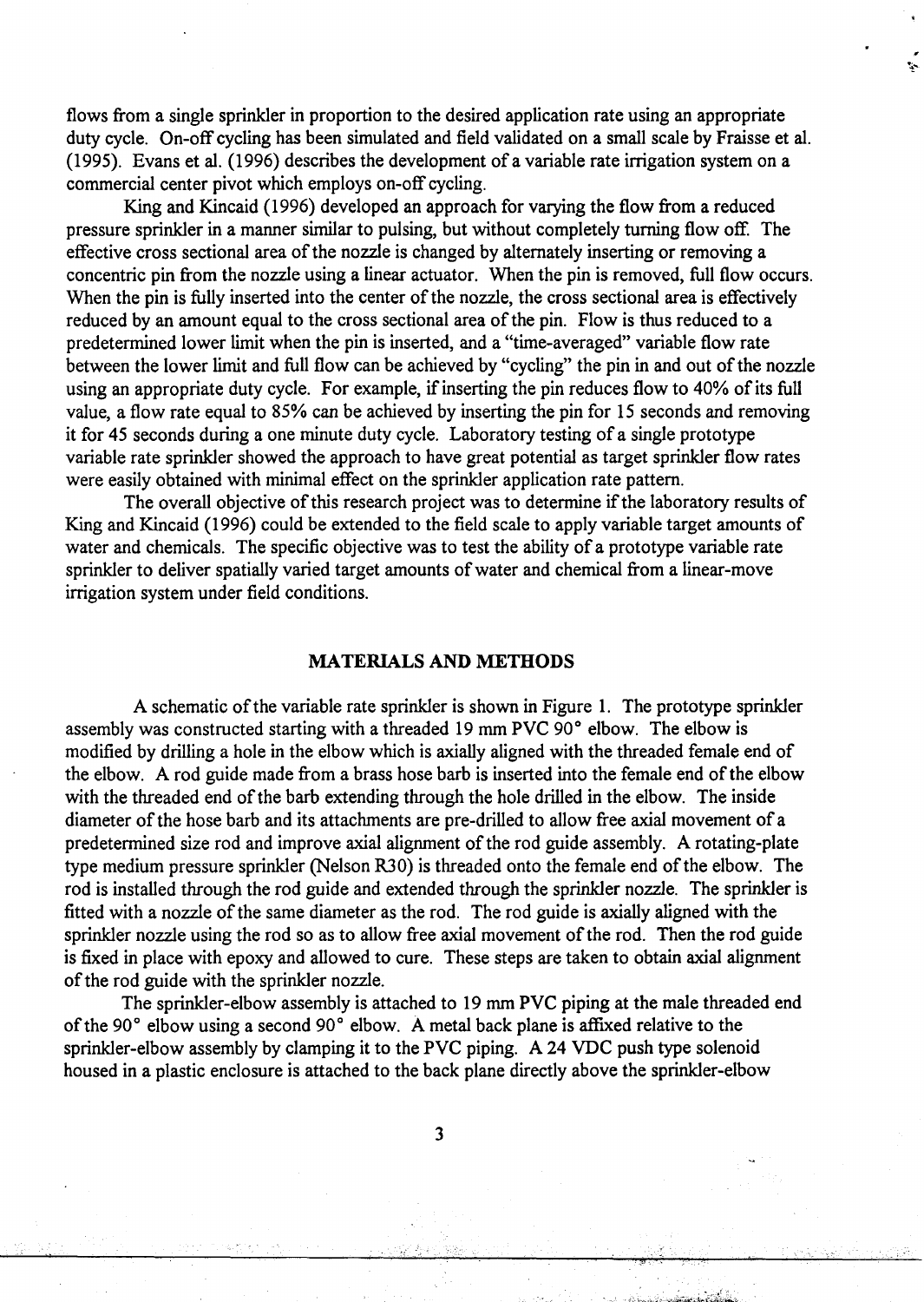assembly. The solenoid is bolted to the back plane through slots in the back plane which allow axial alignment of the solenoid plunger with the rod through the sprinkler-elbow assembly. The push solenoid has an integral spring to return the solenoid plunger to the unenergized retracted state. A fixed pressure regulator is used to provide constant pressure to the sprinkler nozzle. This simple construction allowed the feasibility of the variable rate sprinkler concept to be field tested without committing extensive resources to design and fabrication of pre-production quality devices.

Our goal was to field test the prototype variable rate sprinkler over a minimum 2.5X range in flow rate on a 3-span 100 m linear-move irrigation system located at the University of Idaho Aberdeen Research and Extension Center. Before constructing thirty-two of the prototype sprinklers, we first needed to select a suitable rod and nozzle size combination to provide the desired range in flow rate. We elected to begin with a 4.76 mm (3/16 in) diameter rod as this size is readily available and select the nozzle size needed to provide the desired range in flow rate. We constructed one prototype sprinkler assembly and tested various nozzle sizes in the laboratory to validate the effect of the rod on sprinkler pattern and flow rate. One and two minute duty cycles were used for the tests. Sprinkler flow rate was determined by weighing the mass of water from the sprinkler over a 2 minute period and averaging two mass measurements. Radial leg application rate pattern tests were conducted using catch cans located at 1/3 m increments from the sprinkler starting a 2/3 m and extending to 10 m. The sprinkler was located at a height of 2 m above the catch cans and the test duration was 30 minutes. All sprinkler tests used 6-groove rotator plates on the sprinkler (R30 w/D6 plates, Nelson Irrigation Co., Walla Walla, WA)' with a 138 kPa (20 psi) pressure regulator. Nozzle sizes of 5.95, 7.14 and 8.73 mm (#30, #36 and #44, respectively) were tested with the 4.76 mm (3/16 in) rod.

Thirty-two of the prototype variable rate sprinkler assemblies were constructed as shown in Figure 1. The selected rod size was 4.76 mm (3/16 in) and nozzle size was 5.95 mm (#30) which theoretically provided a 2.7X range in flow rate from the sprinkler. The prototype sprinklers were installed on the linear-move system with 3 m spacing between sprinklers at approximately 2 m above ground level. Each sprinkler utilized a fixed 138 kPa (20 psi) pressure regulator to supply constant pressure to the sprinkler regardless of system pressure and location along the linear-move lateral.

The center-pivot control network developed by Wall et al. (1996) for variable rate center pivot irrigation was modified to implement a Pulse Width Modulation (PWM) control scheme to operate the prototype sprinklers on the linear-move irrigation system. The control network utilizes the Echelon control and communications network technology (Echelon Corp., Palo Alto, CA) for its core architecture. This communications network provides for power line carrier based bi-directional communications. The Echelon power line communications network utilizes two proprietary hardware components, a PLT-20 power line transceiver and a Neuron 3150/3120 microprocessor from third party sources. Proprietary software on the 3150/3120 microprocessor manages the peer-to-peer network communications. Wall et al. (1996) interfaced the 3150/3120

<sup>&#</sup>x27;Mention of a trade name, proprietary product, or specific equipment does not constitute a guarantee or warranty by the authors or their respective institutions and does not imply approval of a product to the exclusion of others which may be suitable.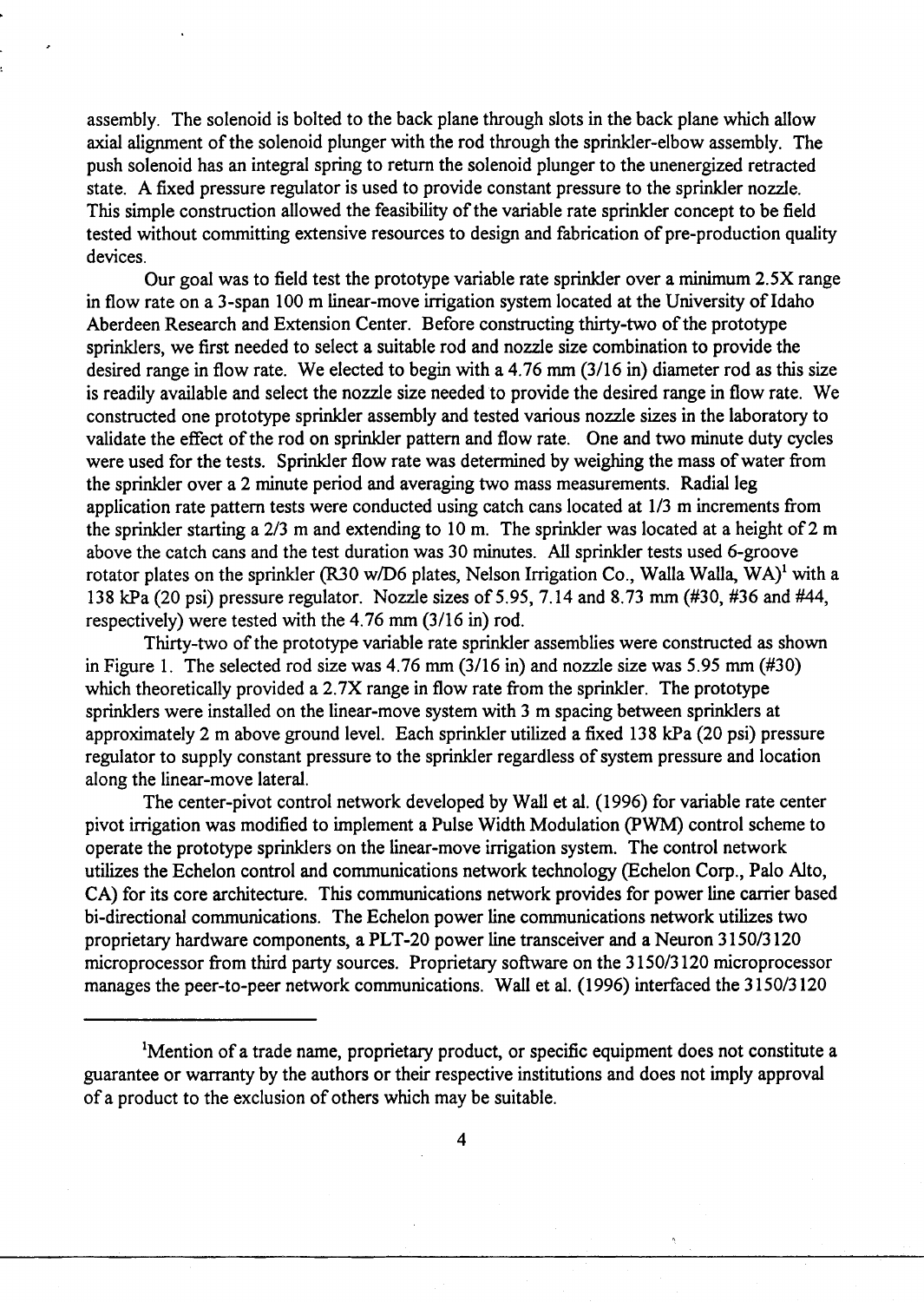network microprocessor to a secondary microprocessor to provide flexible Input/Output (I/O) functions needed for implementing variable rate center pivot irrigation. The I/O functions include 14 lines of digital I/O, one 0-20 ma analog output, one 0-4.096 VDC input (12-bit resolution), and one channel of RS232 serial communications. This allows the center pivot control network to be configured as a master-slave network which is better suited to the variable rate irrigation control situation. A separate power line interface board allows the Echelon PLT-20 power line transceiver to utilize the 480 VAC 3-phase power supply of the irrigation system as the communication medium. An additional separate valve driver board allows the 14 lines of digital I/O to be used to control 24 VDC solenoids.

A block diagram of the variable rate irrigation control network installed on the 3-span linear-move irrigation system is shown in Figure 2. The master controller consists of a single board computer equipped with a 4X40 LCD, 4X4 keypad and two RS232 serial ports. One serial port is used for downloading variable rate application maps and the second is used to interface to the Echelon communications network through the RS232 communications port on the network interface. The position of the linear-move irrigation system in the field is estimated from a given initial position and calculated travel distance based on measured time of motion and calibrated travel speed. The estimated position is periodically checked manually. The 0-20 ma analog output of the network interface board is used to the control the chemical injection flow rate proportional to computed time-averaged system flow rate. As implemented, the control network consisted of five sprinkler control nodes designated as nodes B through F. Nodes B and F each controlled seven sprinklers and nodes C, D and E controlled six sprinklers. Each sprinkler was individually addressable by the master controller and the variable rate control map. Each sprinkler control node operated independently of the other sprinkler control nodes. The network nodes are connected to the irrigation system power supply at the tower motor control box.

Variable rate chemical application is achieved by varying water application while maintaining constant chemical concentration in the applied water. This approach requires variable rate chemical injection proportional to total system flow rate. The chemical injection flow rate is calculated based on the time-averaged flow rate of the system which is computed as the sum of the time-average flow of each sprinkler. Since each sprinkler control node operates independently of all the others, a local flow leveling algorithm was implemented at each node to minimize total flow rate fluctuation of the system and thus minimize chemical concentration fluctuations with steady proportional chemical injection. The local flow leveling algorithm requirements were:

- 1. Minimize fluctuations in sprinkler flow rate over the PWM period.
- 2. Limit sprinkler flow states to two over the PWM period.

The purpose of the second requirement was to minimize the number of mechanical actuations of the sprinkler and maximize its operational life time. The computational scheme of the local flow leveling algorithm is shown in Table 1. The algorithm requires the maintenance of a two dimensional sprinkler control array. The cells of the array, V[i,j], contain the state of the sprinklers 1 through M over the duration of the PWM period which is represented by 1 to N discrete time slots. V[i,j] equals 1 when the sprinkler is at the high flow state and 0 in the reduced flow state. The last two rows of the array are used to hold intermediate computational values.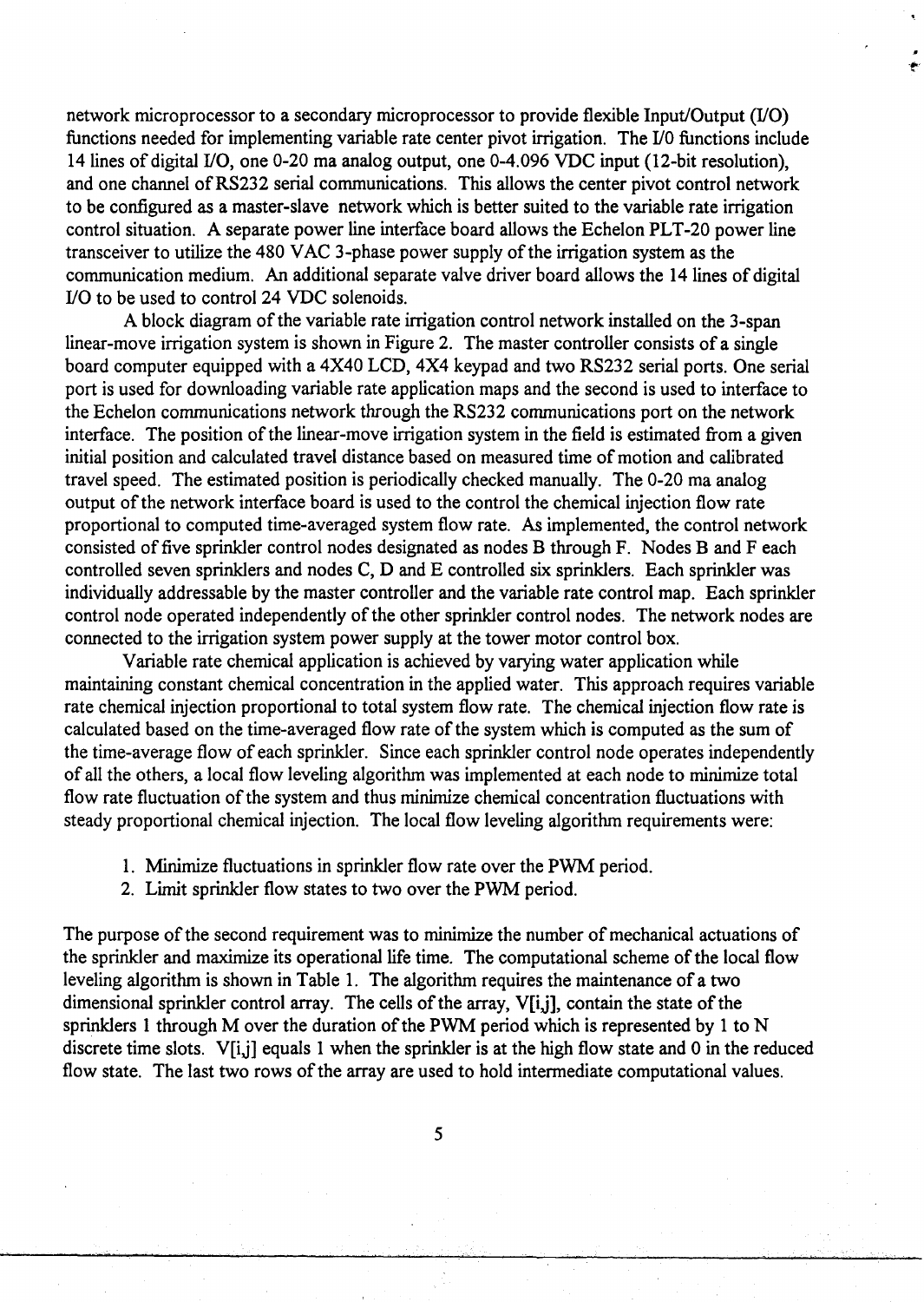The second to the last row of the array contains the sum of the sprinkler states for each time slot, F[i,j]. The numerical value F[i,j] is indicative of the local flow rate during time slot j. The last row of the array is the sum of the  $F[i,j]$  over the next k time slots inclusive,  $S[i,j]$ . The value for k is determined by the PWM value communicated to the node by the network master controller. Calculation of S[i,j] must use circular array referencing to calculate S[i,j] near the end of the PWM period. The minimum value of S[i,j] indicates the time slots where the sprinkler flow can be at the high flow state relative the other sprinklers to minimize local flow rate fluctuations. The flow leveling algorithm starts by setting the state of the sprinkler to be scheduled to zero over all time slots. The sprinkler control array is only updated when the PWM value for a sprinkler changes. The local flow leveling algorithm was implemented allowing for 14 sprinklers and 20 discrete time slots over a 1 min PWM period. Using 20 discrete time slots provided PWM control with 5% resolution over the 1 min PWM period.

The catch can arrangement used to test water application uniformity of the linear-move irrigation system equipped with the prototype variable rate sprinklers is shown in Figure 3. Two rows of catch cans spaced 4 m between rows were placed parallel to the linear-move irrigation system lateral. The spacing between the catch cans within a row was 2 m along the total system length with additional catch cans along the middle span of the linear-move system to provide 1 m spacing. Three rows of catch cans with 1 m spacing aligned perpendicular to the system lateral were located under the middle span of the linear-move system to measure water application uniformity in the direction of system travel. The tests were conducted when wind conditions were most favorable. Wind speed at 2 m height was recorded within 400 m of the linear-move system.

The accuracy of variable rate water and chemical application was also evaluated. A 1.1 ha field area was divided into twelve 30.5 m square plots. Four arbitrary nitrogen application maps were developed and implemented to test the ability of the variable rate sprinklers to deliver target water and nitrogen applications. The four arbitrary nitrogen application maps are shown in Figures 4 through 7. The nitrogen source injected into the irrigation system was urea-ammonium nitrate (URAN) which is 24.4% nitrate, 24.4% ammonia and 51.2% urea nitrogen composition by mass. A set of ten catch cans diagonally arranged in three columns with 1 m spacing between and within each column was used to measure water application at the center of each plot. Separate water samples for  $NO_3$ -N and  $NH_4$ -N analysis were collected at four locations near the center of each plot, one in each quadrant. After collection, the water samples were treated with boric acid to stabilize the NH<sub>4</sub>-N. The URAN was injected into the linear-move system at a steady rate proportional to the time-averaged total flow rate of the system. The time-averaged flow rate of the system was calculated as the sum of the time-averaged flow rate of each sprinkler.

## **RESULTS AND DISCUSSION**

Graphical comparison of the measured versus theoretical flow rate from one prototype variable rate sprinkler for all nozzle and duty cycles tested in the laboratory is shown in Figure 8. The results show that at flow rates greater than 28 L/min actual sprinkler flow rate begins to diverge from theoretical flow rate. We attribute this to excessive pressure loss due to friction and turbulence around the rod guide directly above the sprinkler nozzle. The operating pressure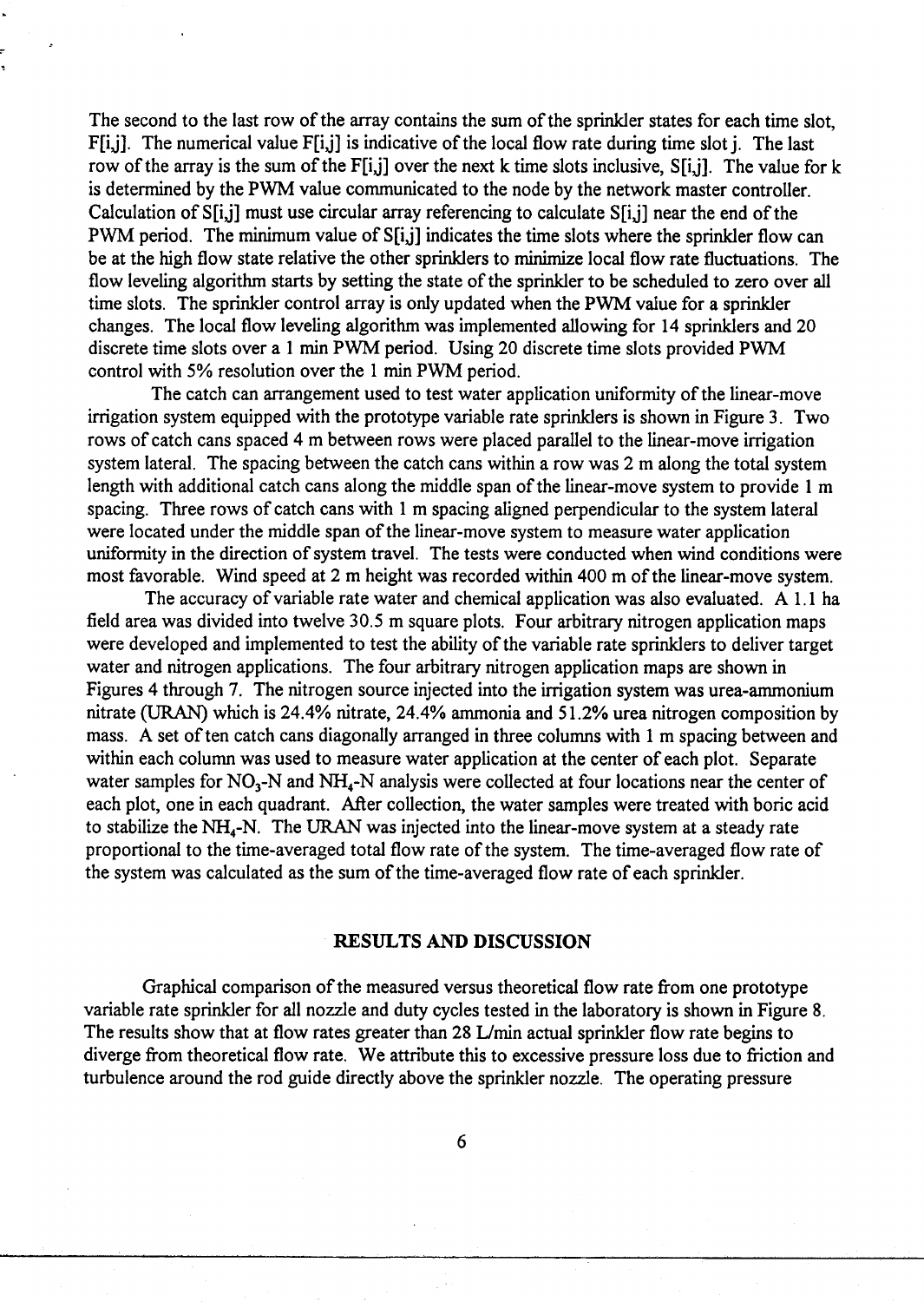during laboratory testing was monitored at the elbow attached to the lower end of the 19 mm straight pipe section (Figure 1.). Theoretical sprinkler flow rate was calculated based on the pressure at this location assuming negligible pressure loss to the sprinkler nozzle. Actual sprinkler flow rate tends to be slightly less than theoretical flow rate for flow rates less than 28 L/min. This is also likely due to pressure loss around the rod guide. These results show that the water chamber directly above the sprinkler nozzle needs to be enlarged and streamlined to minimize pressure loss between the pressure regulator and the sprinkler nozzle. The results also show that time-averaged variable flow can be easily obtained from a sprinkler nozzle using this approach. Sprinkler flow rate was not significantly affected by pressure loss around the rod guide at flow rates less than 28 L/min. Thus, we selected a nozzle size of 5.95 mm (#30) with 4.76 mm (3/16 in) diameter rod for use in the field tests. This nozzle and rod size combination provided a 2.7X range in sprinkler flow rate.

Radial leg application rate patterns for the 5.95 mm nozzle and 4.76 mm rod size combination are shown in Figure 9. Cycling the rod in and out of the nozzle to obtain various effective sprinkler flow rates affects the application rate pattern proportionately. The change in effective application rate is roughly equivalent to superposition of the application rate pattern with the rod extended into the nozzle (36%) and retracted (100%) in proportion to the duty cycle. The wetted radius of the sprinkler pattern is notably reduced when the rod is continuously extended into the nozzle (36%). However, the wetted radius is nearly equivalent to the 100% flow condition for flow percentages greater than 50%. Thus, a 2X range in flow rate can likely be obtained from the sprinkler without any significant effect on water application uniformity.

The measured water application uniformities of the linear-move system for various target application percentages are listed in Table 2. Water application uniformity for the linear-move system is shown for the whole system length based on 2 m catch can spacing and for the middle span of the system based on 1 m catch can spacing. Water application uniformity is slightly greater for the middle span than for the whole system. We attribute this to elimination of system end effects and placement of the best variable rate sprinkler assemblies in the middle span of the system. Despite our efforts to construct the variable rate sprinkler assemblies with rods concentric with the sprinkler nozzle we were not entirely successful. Sprinkler assemblies which were not perfect were placed at the ends of the linear-move system. The traverse water application uniformities shown in Table 1 represent the uniformity parallel to the direction of system travel for each row of catch cans perpendicular to the middle span of the linear-move system.

The results in Table 2 show that the water application uniformity of the linear-move system decreases slightly with decreasing water application depth. The minimum expected water application uniformity for a well maintained linear-move sprinkler system is generally considered as 90%. With the exception of the 36% application, the measured uniformities exceed 90%. The traverse water application uniformity is consistently greater than the lateral uniformity for all applications. The uniformity tests were conducted under low wind conditions with the exception of the 36% application test. We wanted to repeat this test but weather conditions did not allow it. For the uniformity tests that were repeated, the results were generally duplicated. We believe that water application uniformity for a repeated 36% application test would have been equal to or greater than that of the test in windy conditions. Overall, the measured water application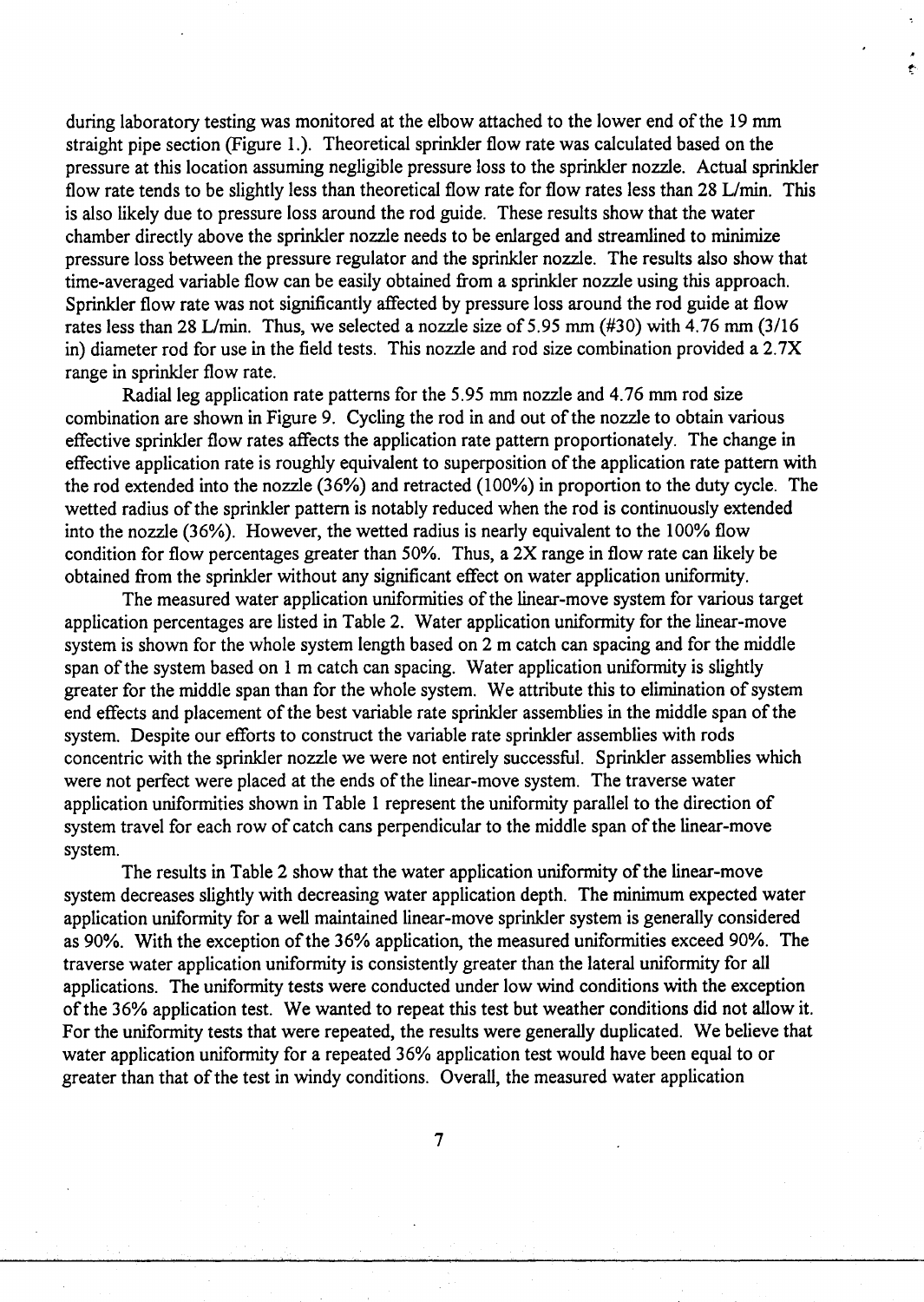uniformities are within acceptable limits and the results are extremely encouraging. The fact that we obtained water application uniformities of 90% or greater with the simply constructed variable rate sprinklers is quite remarkable. We feel that with development of manufacturing techniques which guarantee concentric placement of the rod in the sprinkler nozzle, higher application uniformities could be obtained. Thus, if properly implemented the variable rate sprinkler concept should maintain consistent water application uniformity over a 2.5X range in flow rate.

Nitrogen application results for the target application map of Figure 4 are shown in Table 3. This target application map included eight target application percentages, most of which were not repeated. The 5% PWM resolution of the control system limits water application resolution to 3.2% over the controlled application rate range of 36 to 100% of sprinkler flow rate. This resolution is partially the reason for some of the differences between target and actual applications shown in Table 3. By definition, a 90% water application uniformity has a 1.6 mm average deviation for an average application depth of 16 mm. Thus, a 10% deviation from the target application depth can easily occur over a small sample area under a well maintained linear-move irrigation system. Thus, a target application difference of 5% may not necessarily be detected with a single trial. The fact that the measured water applications were close to the target applications with as little as 5% difference in target application is quite remarkable. In general, the measured water application depths were very close to the target applications depths.

The mean  $NO<sub>3</sub>-N$  and  $NH<sub>4</sub>-N$  concentrations in the water applied to each target nitrogen application are also shown in Table 3. The average concentrations should be constant across all target applications if the variable rate chemigation system is functioning properly. Variable rate chemical application, which is the product of water application depth and chemical concentration, is attained by varying the water application depth and proportionally matching chemical injection rate with system flow rate to maintain constant chemical concentration in the applied water. The  $NO<sub>3</sub>-N$  concentration for the 95, 80 and 50% target applications were higher than expected. We believe that this is the result of a chemical injection system malfunction *as* all three target applications occurred at the same time. We also had difficulty keeping some of the sprinkler assemblies operating for the duration of the test. The rods became stuck or did not travel the full distance to properly engage and/or retract from the sprinkler nozzle. We routinely visually checked the operation of each variable rate sprinkler assembly throughout the test and attempted to adjust those not functioning properly while the linear-move system was operating. This allowed the test to be conducted but may have resulted in excess nitrogen applied to plots irrigated when the sprinklers were not functioning properly.

The nominal  $NO<sub>3</sub>-N$  and  $NH<sub>4</sub>-N$  concentrations in the nitrogen source are theoretically equal but were not equal in the applied water. The measured NH<sub>4</sub>-N concentration in the URAN was 5% greater that the measured  $NO_3$ -N concentration. However, the NH<sub>4</sub>-N concentration in the applied water was significantly greater that the  $NO<sub>3</sub>-N$  concentration and often varied considerably. We believe this is due to hydrolysis of the urea providing an increase in NH<sub>4</sub>-N concentration measured in the applied water. Consequently, the mean  $NH<sub>4</sub>-N$  concentration in the applied water are shown in Table 3 for reference but are not considered representative of variable rate application system performance.

The mean computed mass of  $NO_3-N$  applied to each target application map of Figure 4 is also shown in Table 3. Since the mass of applied nitrogen is the product of applied water depth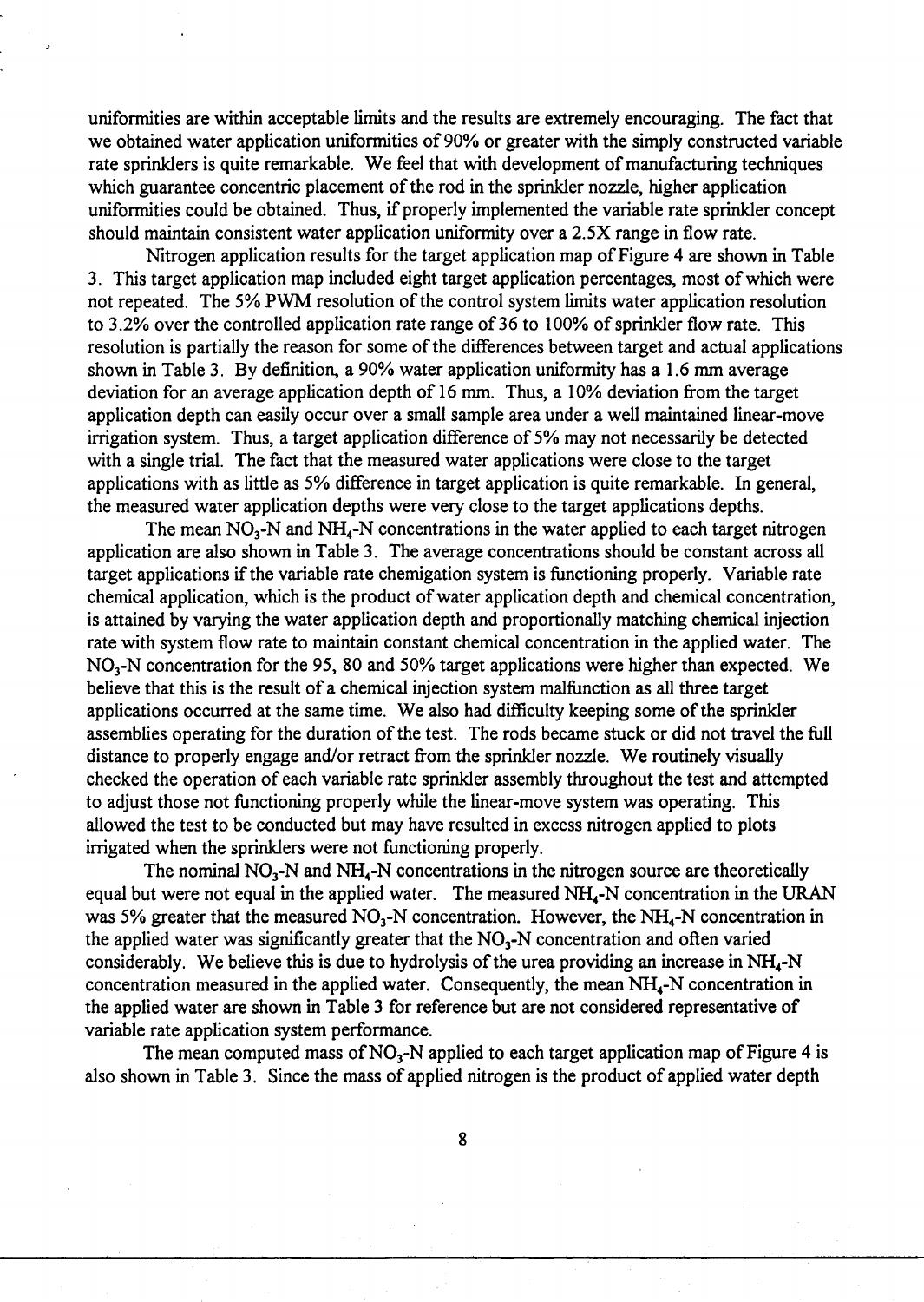and nitrogen concentration, a 10% deviation of either from the target result in a 10% deviation in applied mass. In general, the actual relative  $NO<sub>3</sub>-N$  mass applied is very close to the target amounts. The most notable exception is for the 95% target application where over application of  $NO<sub>3</sub>-N$  is due largely to the high  $NO<sub>3</sub>-N$  concentration in the applied water. Overall, the results are extremely encouraging given the difficulty we had in achieving sustained operation of some of the variable rate sprinklers and a malfunction in the chemical injection system.

Mean applied water depth,  $NO_3-N$  and  $NH_4-N$  concentrations and applied  $NO_3-N$  mass for variable rate nitrogen application maps 2, 3 and 4 are shown in Tables 4, 5 and 6, respectively. Nitrogen application maps 2, 3 and 4 were designed to apply four levels of nitrogen each replicated three times during each test. This was done to obtain a better indication of water and nitrogen application for each target application rate. The results in Tables 3, 4 and 5 show that actual water applications were generally within 4% of the target applications. On occasion the measured  $NO<sub>3</sub>$ -N concentrations were high which we attribute to intermittent malfunctioning of the variable rate sprinklers and a systematic problem with the chemical injection system. Following completion of the field tests and chemical analysis of the water samples, we discovered an internal linkage problem with the chemical injection pump which created a 6 to 9% hysteresis in chemical injection flow rate. The applied  $NO<sub>3</sub>-N$  mass was generally within 4% of the target application with the exception of when the  $NO<sub>3</sub>-N$  concentrations were high. Overall, the results show that the variable rate sprinkler concept is capable of applying target water and chemical amounts when functioning properly. With appropriate design modifications and proper manufacturing, we feel that our variable rate sprinkler concept is definitely feasible.

#### **SUMMARY**

Our new approach for obtaining variable rate flow from a sprinkler has the following advantages relative to the current approach of using multiple sprinklers.

- 1. Potentially less expensive through reduced wiring, plumbing and number of pressure regulators and sprinkler heads required.
- 2. Free draining for automatic freeze protection in cold climates.
- 3. Total system flow is limited to a predetermined minimum when the flow from all sprinkler heads is reduced, thereby limiting the potential for system physical damage as a result of user error in operating the control system.

Advantages of our approach relative to on-off pulsing a diaphragm valve include:

1. Limits flow to predetermined minimum flow rate *as* opposed to zero flow, thereby limiting potential system physical damage.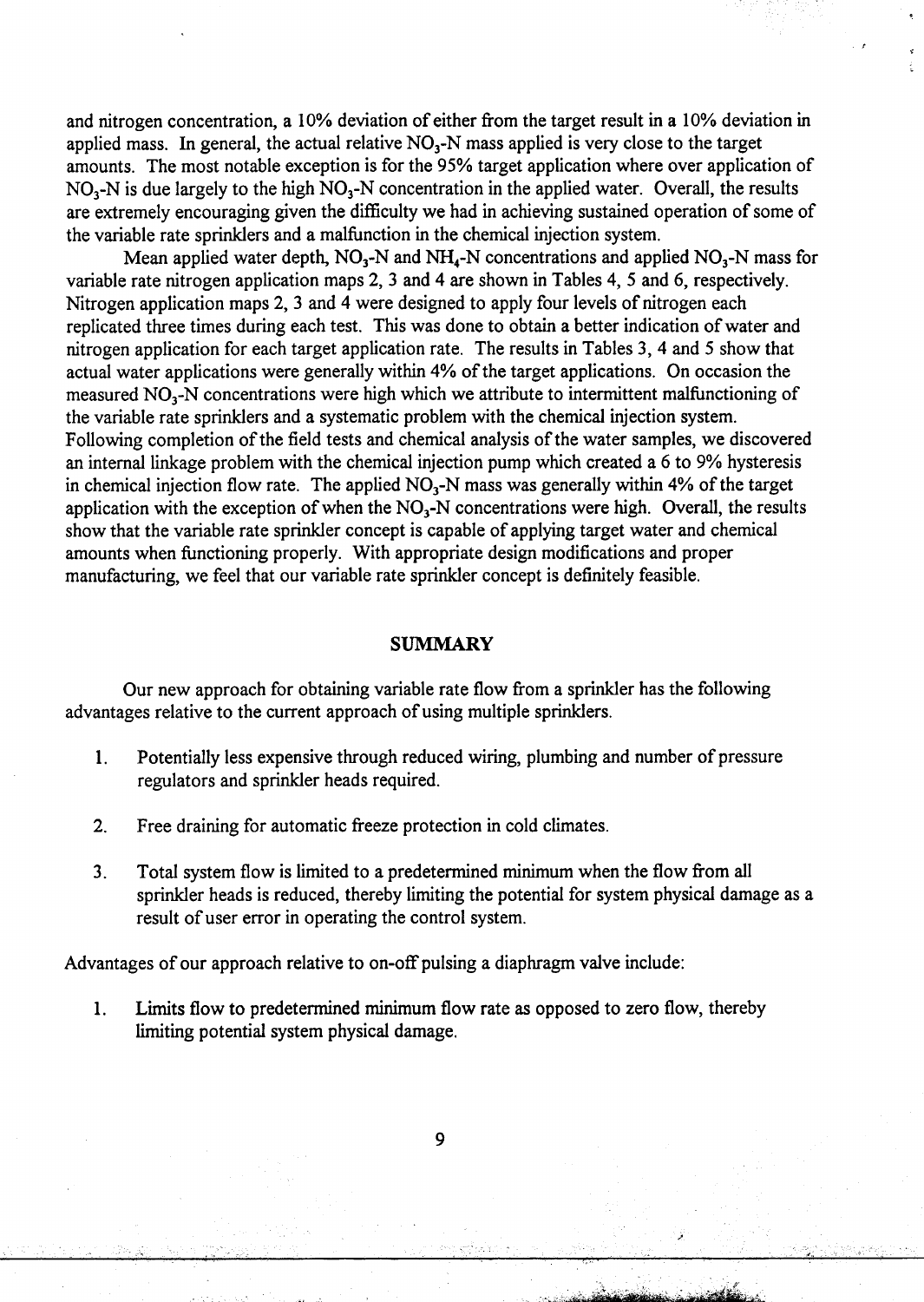- 2. Limits water pressure fluctuations as a result of pulsing, thereby limiting potential system physical damage as a result of pressure surges.
- 3. Limits total system flow rate variations for easier control of chemical injection rates for variable rate chemigation.
- 4. Potentially provides improved application uniformity for reduced pressure sprinklers with small wetted diameters and donut shaped application patterns.
- 5. Potentially increases the life of pressure regulators by greatly reducing pressure fluctuations at the sprinkler during pulsing.

The disadvantages of our new approach include:

- 1. Does not allow for zero flow without additional hardware.
- 2. Utilizes a limited number of moving parts which may increase failure rate since they are subject to corrosion or binding.
- 3. The restricting rod needs to be matched to the sprinkler head nozzle size which change along the length of a center pivot system.

The advantages of our approach to obtaining variable flow from a sprinkler relative to current methods for obtaining variable rate application along a center pivot warrant serious consideration of the concept.

Results from laboratory tests show that the variable rate sprinkler application rate pattern is roughly equivalent to linear interpolation of the sprinkler application patterns with the rod engaged in the nozzle and retracted in proportion to the duty cycle. Field scale water application uniformity from the linear-move irrigation system equipped with the prototype variable rate sprinklers was within acceptable limits of 90% or greater. Variable water and nitrogen application from the linear-move system was within 4% of the target application when the system was functioning properly. Overall, the results from field testing are surprisingly good indicating that our variable flow sprinkler concept is technically feasible. The economic feasibility is not clearly defined as additional research, development and testing are needed to finalize the design and ascertain reliability.

#### **REFERENCES**

Evans, R.G., S. Han, M.W. Kroeger, and S.M. Schneider. 1996. Precision center pivot irrigation for efficient use of water and nitrogen. In *Proc. 3rd International Conf. on Precision Agriculture,* eds. P.C. Robert, R.H. Rust, and W.E. Larsen, 75-84. ASA, Madison, WI.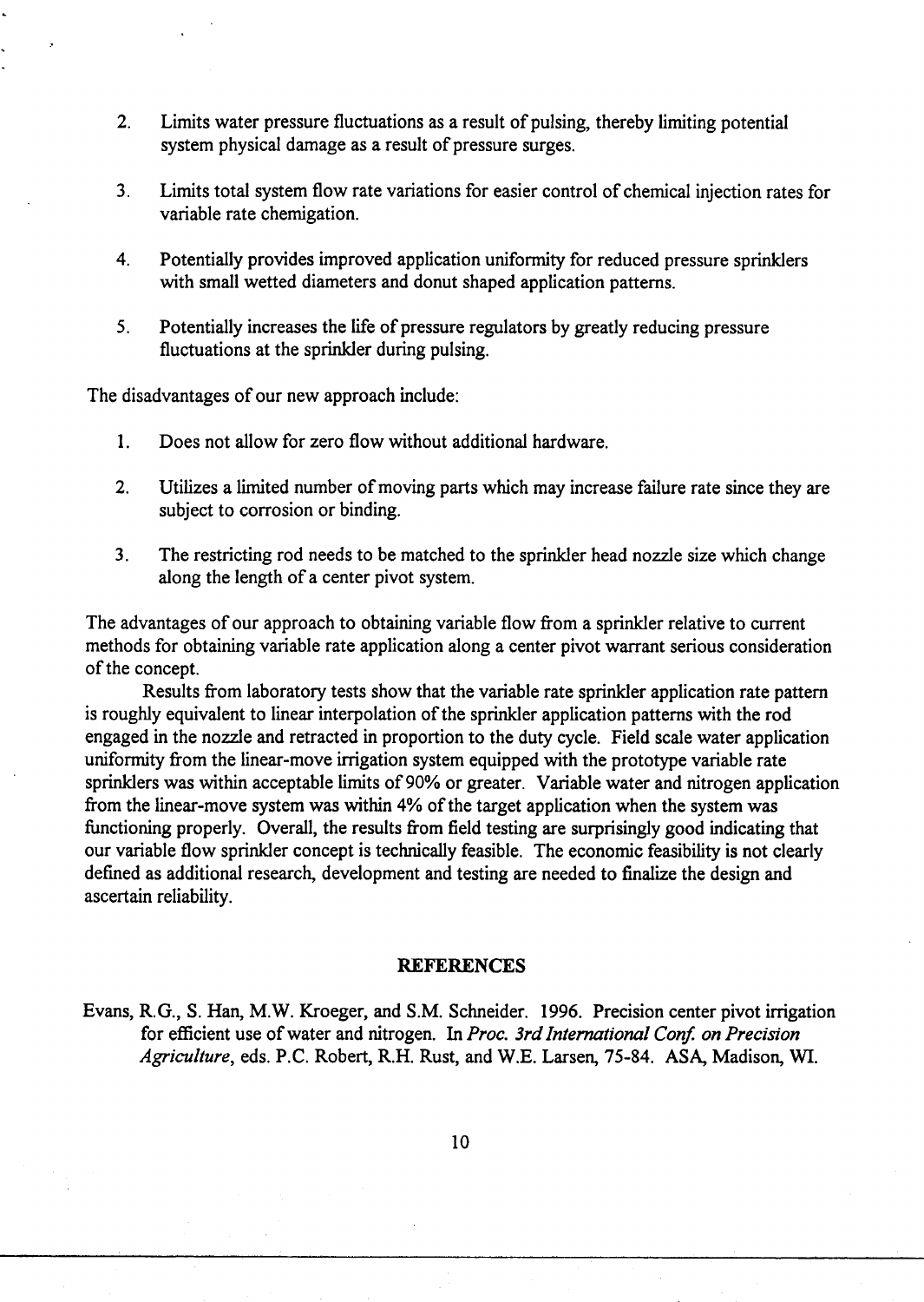- Fraisse, C.W., D.F. Heerman, and H.R. Duke. 1995. Simulation of variable water application with linear-move irrigation systems. *Transactions of the ASAE* 38(5):1371-1376.
- King, B.A. and D.C. Kincaid. 1996. Variable flow sprinkler for site-specific water and nutrient management. ASAE Paper No. 96-2074. St. Joseph, Mich.:ASAE.
- King, B.A., J.C. Stark, I.R. McCann, and D.T. Westermann. 1996. Spatially varied nitrogen application through a center pivot irrigation system. In *Proc. 3rd International Conference on Precision Agriculture,* eds. P.C. Robert, R.H. Rust, and W.E. Larsen, 85- 94. ASA, Madison, WI.
- Sadler, E.J., C.R. Camp, D.E. Evans, and L.J. Ursey. 1996. A site-specific center pivot irrigation system for highly-variable coastal plain soils. In *Proc. 3rd International Conference on Precision Agriculture,* eds. P.C. Robert, R.H. Rust, and W.E. Larsen, 827-834. ASA, Madison, WI.
- Wall, R.W., B.A. King and I.R. McCann. 1996. Center pivot irrigation system control and data communications network for real-time variable water application In *Proc. 3rd International Conference on Precision Agriculture,* eds. P.C. Robert, R.H. Rust, and W.E. Larsen, 757-766. ASA, Madison, WI.

ire, eds. r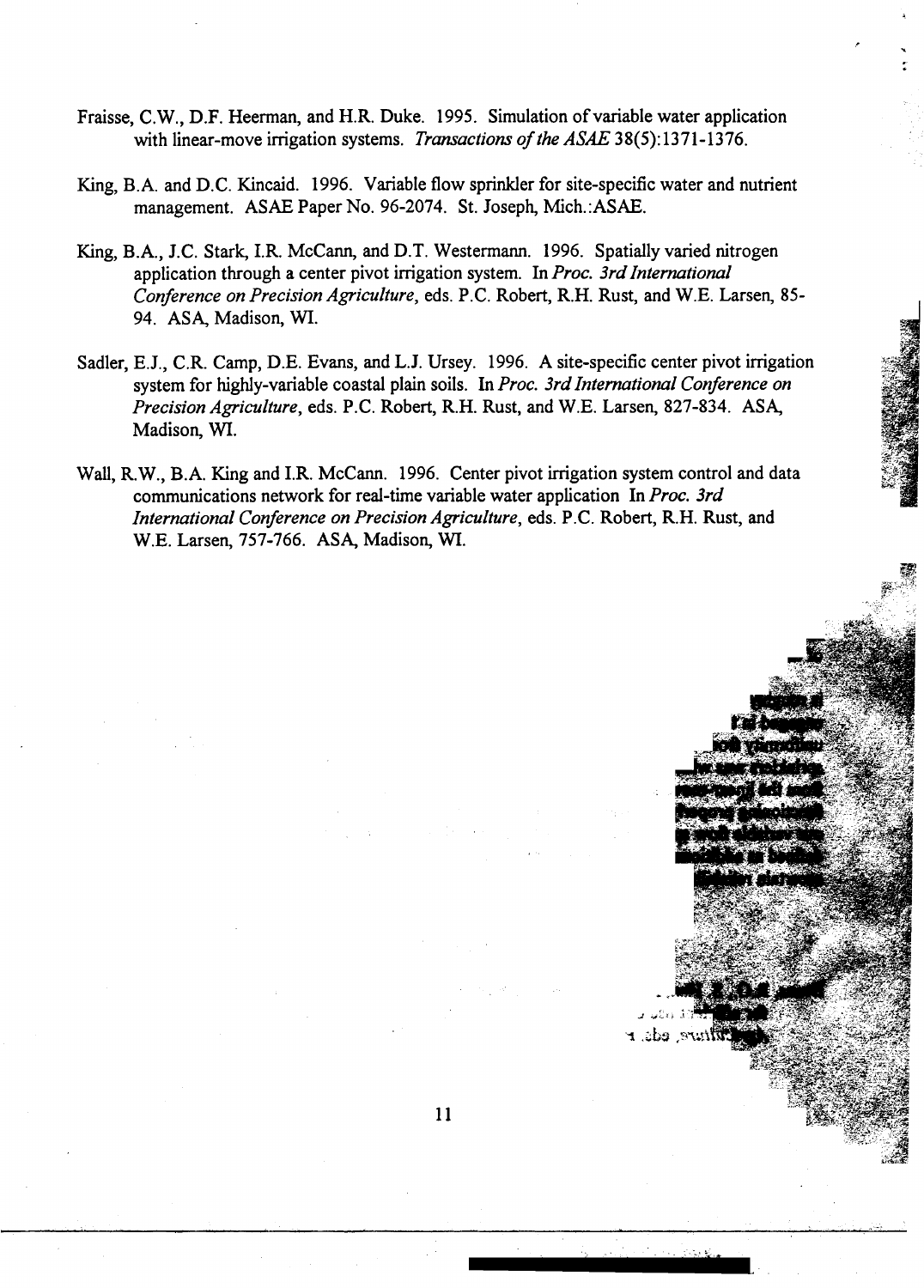| Valve                   | Time slot           |                     |          |          |                     |  |  |
|-------------------------|---------------------|---------------------|----------|----------|---------------------|--|--|
| Number                  | $t=1$               | $t=2$               | $\cdots$ | $\cdots$ | $t=N$               |  |  |
| $j=1$                   | V[1,1]              | V[1,2]              | $\cdots$ | $\cdots$ | V[1,N]              |  |  |
| $j=2$                   | V[2,1]              | V[2,2]              | $\cdots$ | $\cdots$ | V[2,N]              |  |  |
| $\cdots$                | $\cdots$            | $\cdots$            | $\cdots$ | $\cdots$ | $\cdots$            |  |  |
| $\cdots$                | $\cdots$            | $\cdots$            | $\cdots$ | $\cdots$ | $\cdots$            |  |  |
| $j=M$                   | V[M,1]              | V[M,2]              | $\cdots$ | $\cdots$ | V[M,N]              |  |  |
| Time flow total         | $F_1 = \sum V[j,1]$ | $F_2 = \sum V[j,2]$ | $\cdots$ | $\cdots$ | $F_N = \sum V[j,N]$ |  |  |
| <b>Block flow total</b> | $S_1 = \sum F[t]$   | $S_2 = \sum F[t]$   | $\cdots$ | $\cdots$ | $S_N = \sum F[t]$   |  |  |

Table 1. Local flow leveling algorithm computational scheme.

|             |                 | Average |          |                |      |       |
|-------------|-----------------|---------|----------|----------------|------|-------|
| Relative    | Lateral         |         |          |                |      | wind  |
| application | Middle<br>Whole |         | Traverse |                |      | speed |
| $(\%)$      | system          | span    |          | $\overline{2}$ | 3    | (m/s) |
| 100         | 94.5            | 96.2    | 97.1     | 97.9           | 97.6 | 0.5   |
| 84          | 95.1            | 94.8    | 97.0     | 97.5           | 97.2 | 0.5   |
| 68          | 93.6            | 95.4    | 97.0     | 96.6           | 97.2 | 1.1   |
|             | 92.5            | 94.1    | 94.6     | 97.4           | 96.9 | 0.7   |
| 52          | 89.9            | 90.9    | 96.8     | 97.4           | 97.9 | 1.1   |
|             | 90.4            | 93.8    | 95.9     | 96.7           | 95.9 | 1.2   |
| 36          | 85.7            | 89.7    | 93.2     | 93.4           | 92.3 | 2.5   |

Table 2. Measured water application uniformity for various application percentages.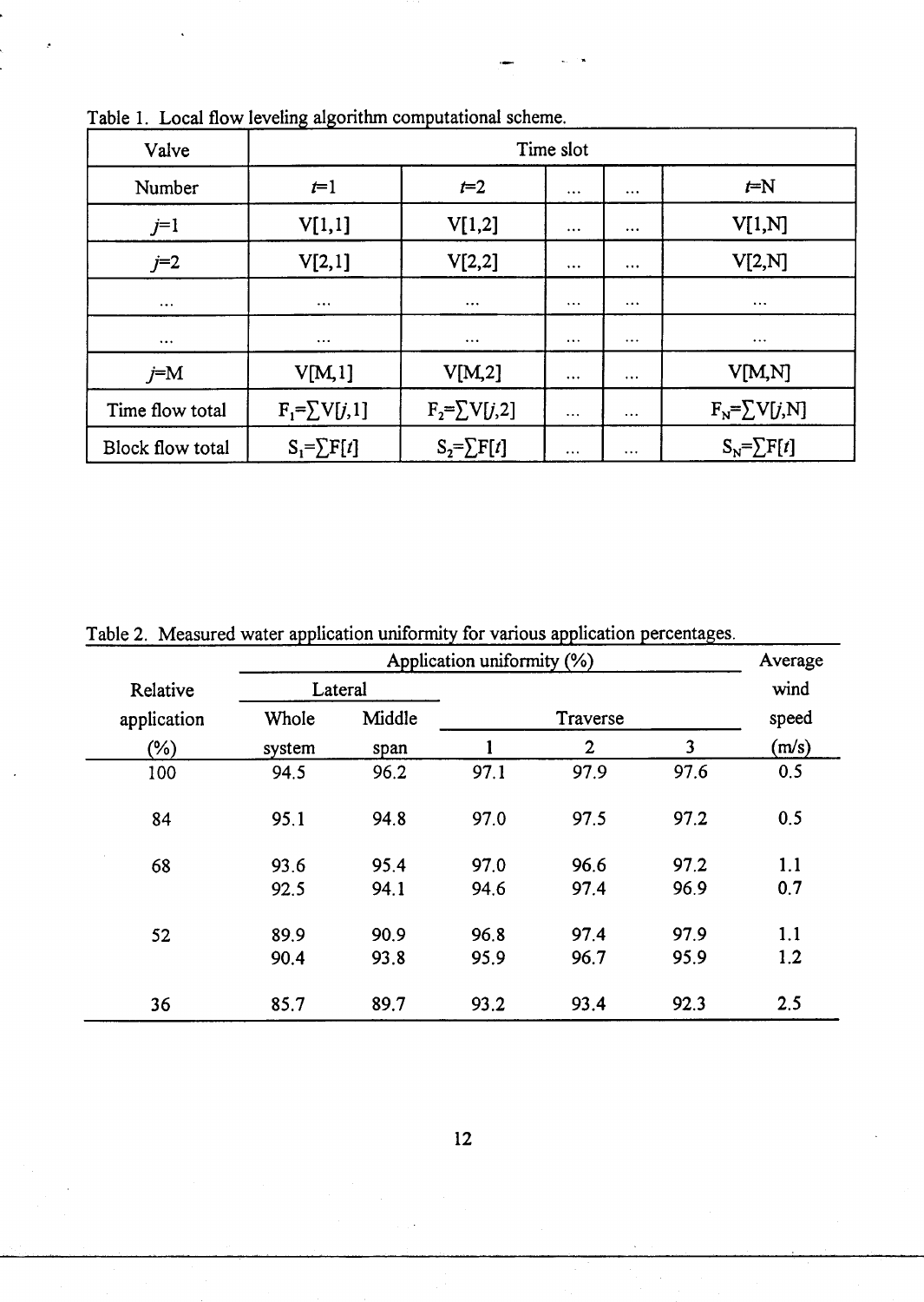| ב--                      | Target application (%) |       |                |       |       |       |       |                |
|--------------------------|------------------------|-------|----------------|-------|-------|-------|-------|----------------|
|                          | 100                    | 95    | 90             | 80    | 75    | 70    | 60    | 50             |
| No. plots                | 3                      | 1     | $\overline{2}$ | 1     | 1     | 1     | 1     | $\overline{2}$ |
| Water application        |                        |       |                |       |       |       |       |                |
| Average (mm)             | 15.8                   | 15.6  | 13.8           | 12.2  | 11.5  | 10.4  | 9.1   | 7.1            |
| Std. deviation (mm)      | 1.0                    | 0.4   | 0.4            | 0.4   | 0.6   | 0.7   | 0.3   | 0.5            |
| Relative application (%) |                        | 98.7  | 87.3           | 77.0  | 73.0  | 65.9  | 57.6  | 44.9           |
| $NO3-N$ concentration    |                        |       |                |       |       |       |       |                |
| Average $(mg/L)$         | 101.8                  | 110.3 | 103.2          | 109.4 | 103.0 | 100.9 | 102.5 | 110.3          |
| Std. deviation (mg/L)    | 1.9                    | 4.3   | 2.2            | 0.3   | 2.3   | 2.0   | 3.8   | 7.4            |
| $NH4-N concentration$    |                        |       |                |       |       |       |       |                |
| Average $(mg/L)$         | 124.2                  | 137.2 | 137.3          | 153.1 | 122.0 | 114.1 | 106.4 | 111.1          |
| Std. deviation (mg/L)    | 13.2                   | 20.4  | 8.4            | 11.6  | 26.4  | 16.9  | 6.3   | 5.0            |
| $NO3-N$ application      |                        |       |                |       |       |       |       |                |
| Average (kg/ha)          | 16.1                   | 17.2  | 14.2           | 13.3  | 11.9  | 10.5  | 9.3   | 7.8            |
| Std. deviation (kg/ha)   | 1.18                   | ---   | 0.20           | ---   | ---   | ---   | ---   | 0.75           |
| Relative application (%) |                        | 107   | 88             | 83    | 74    | 65    | 58    | 49             |

Table 3. Water application and NO<sub>3</sub>-N and NH<sub>4</sub>-N concentration in the applied water for chemigation test one.

13

 $\Delta \phi$ 

 $\mathcal{E} \subset \mathcal{E}^{\mathbf{c}}_{\mathbf{a}}$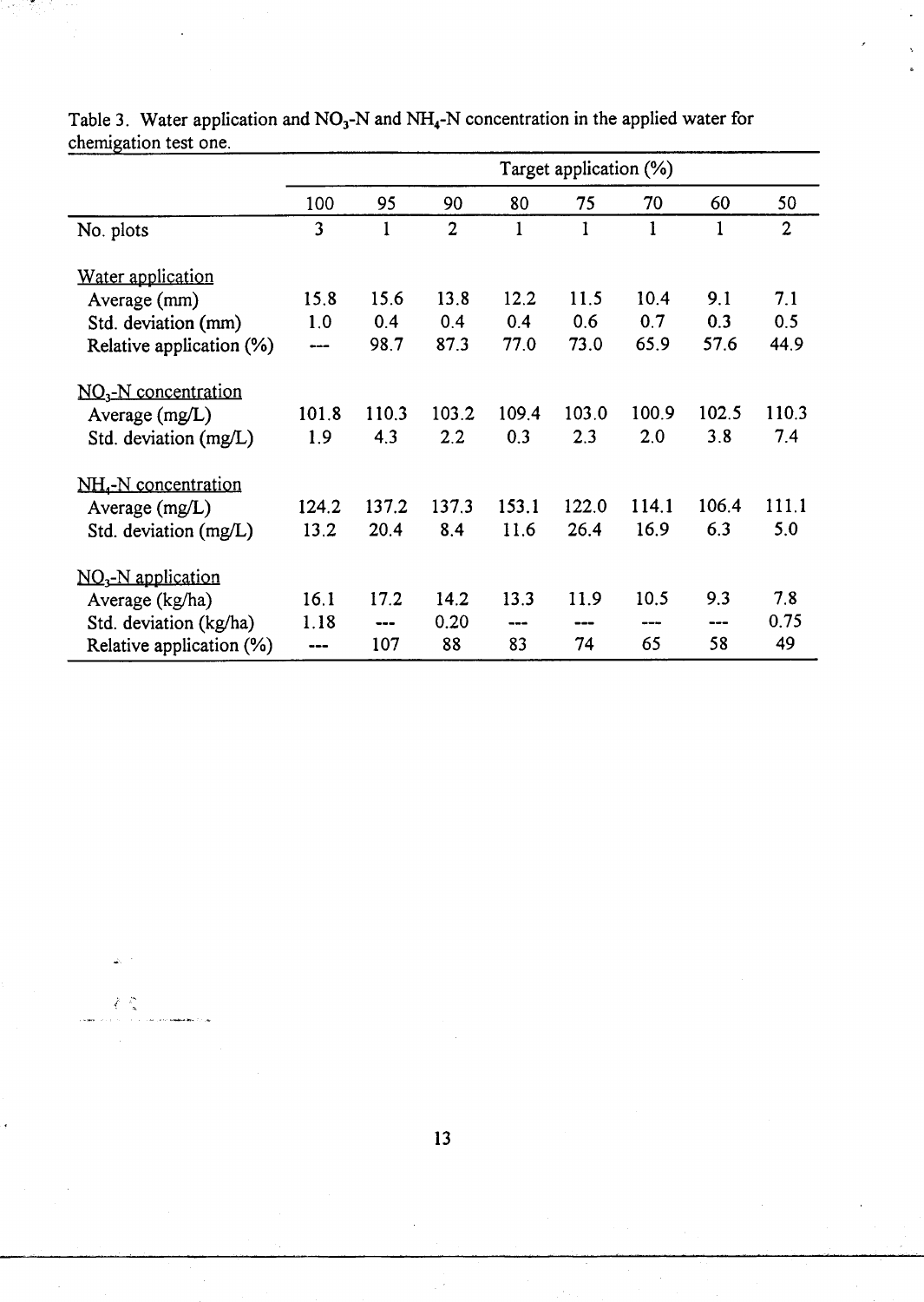|                                  | Target application (%) |       |       |       |  |  |
|----------------------------------|------------------------|-------|-------|-------|--|--|
|                                  | 100                    | 80    | 60    | 45    |  |  |
| No. plots                        | 3                      | 3     | 3     | 3     |  |  |
| Water application                |                        |       |       |       |  |  |
| Average (mm)                     | 16.1                   | 12.2  | 9.0   | 6.7   |  |  |
| Std. deviation (mm)              | 1.5                    | 1.1   | 0.5   | 0.6   |  |  |
| Relative application (%)         |                        | 75.8  | 56.0  | 41.5  |  |  |
| $NO3$ -N concentration           |                        |       |       |       |  |  |
| Average $(mg/L)$                 | 109.0                  | 108.9 | 112.0 | 117.3 |  |  |
| Std. deviation (mg/L)            | 4.8                    | 7.3   | 6.1   | 5.6   |  |  |
| NH <sub>4</sub> -N concentration |                        |       |       |       |  |  |
| Average (mg/L)                   | 129.4                  | 124.9 | 125.1 | 124.9 |  |  |
| Std. deviation (mg/L)            | 6.2                    | 14.7  | 8.7   | 10.3  |  |  |
| $NO3$ -N application             |                        |       |       |       |  |  |
| Average (kg/ha)                  | 17.5                   | 13.3  | 10.1  | 7.8   |  |  |
| Std. deviation (kg/ha)           | 0.91                   | 2.40  | 0.86  | 0.92  |  |  |
| Relative application (%)         |                        | 76    | 57    | 45    |  |  |

Table 4. Water application and NO<sub>3</sub>-N and NH<sub>4</sub>-N concentration in the applied water for chemigation test two.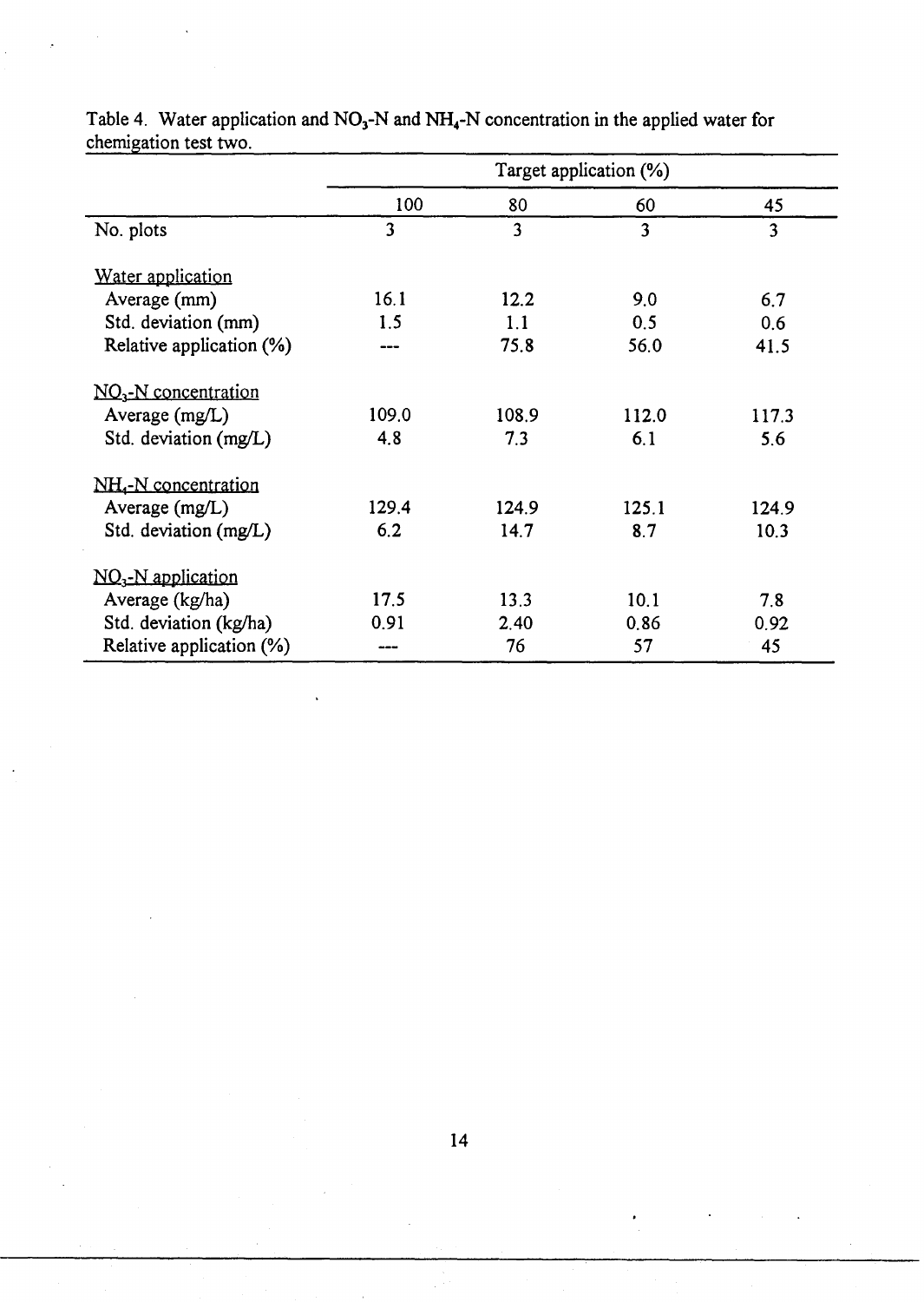|                                  | Target application (%) |                |                         |       |  |  |
|----------------------------------|------------------------|----------------|-------------------------|-------|--|--|
|                                  | 100                    | 80             | 60                      | 40    |  |  |
| No. plots                        | 3                      | $\overline{3}$ | $\overline{\mathbf{3}}$ | 3     |  |  |
| Water application                |                        |                |                         |       |  |  |
| Average (mm)                     | 15.7                   | 12.5           | 9.2                     | 6.1   |  |  |
| Std. deviation (mm)              | 1.0                    | 0.6            | 1.2                     | 1.0   |  |  |
| Relative application (%)         | ---                    | 79.4           | 58.2                    | 38.5  |  |  |
| $NO3$ -N concentration           |                        |                |                         |       |  |  |
| Average $(mg/L)$                 | 101.9                  | 104.8          | 116.3                   | 113.3 |  |  |
| Std. deviation (mg/L)            | 3.2                    | 4.2            | 28.3                    | 5.9   |  |  |
| NH <sub>4</sub> -N concentration |                        |                |                         |       |  |  |
| Average $(mg/L)$                 | 156.7                  | 150.0          | 135.7                   | 136.7 |  |  |
| Std. deviation (mg/L)            | 22.5                   | 16.1           | 37.4                    | 14.7  |  |  |
| $NO3-N$ application              |                        |                |                         |       |  |  |
| Average (kg/ha)                  | 16.0                   | 13.1           | 10.6                    | 6.9   |  |  |
| Std. deviation (kg/ha)           | 0.87                   | 0.66           | 1.63                    | 1.38  |  |  |
| Relative application (%)         |                        | 82             | 66                      | 43    |  |  |

 $\overline{\phantom{a}}$ 

Table 5. Water application and **NO**3-N and NH**4-N** concentration in the applied water for Table 5. Water application and  $NO_3$ -N and  $NH_4$ -N concentration in the applied water for chemigation test three.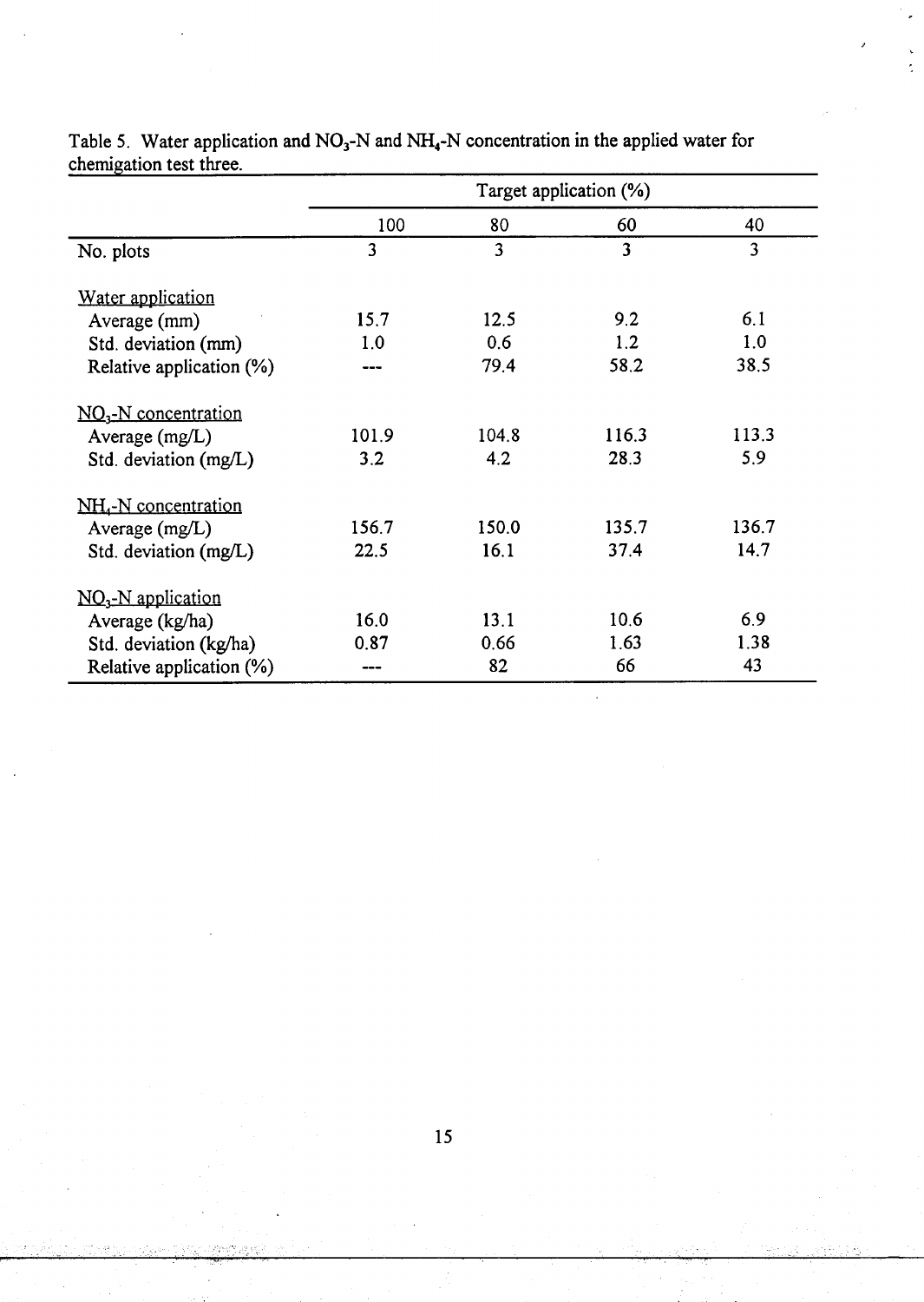|                                  | Target application $(\%)$ |       |                         |       |  |  |
|----------------------------------|---------------------------|-------|-------------------------|-------|--|--|
|                                  | 100                       | 85    | 65                      | 45    |  |  |
| No. plots                        | $\overline{\mathbf{3}}$   | 3     | $\overline{\mathbf{3}}$ | 3     |  |  |
| Water application                |                           |       |                         |       |  |  |
| Average (mm)                     | 16.3                      | 13.8  | 10.1                    | 6.7   |  |  |
| Std. deviation (mm)              | 0.8                       | 0.7   | 1.2                     | 0.6   |  |  |
| Relative application (%)         |                           | 84.7  | 62.0                    | 41.0  |  |  |
| $NO3-N concentration$            |                           |       |                         |       |  |  |
| Average $(mg/L)$                 | 96.3                      | 98.5  | 103.0                   | 108.7 |  |  |
| Std. deviation (mg/L)            | 3.8                       | 4.9   | 5.6                     | 4.6   |  |  |
| NH <sub>4</sub> -N concentration |                           |       |                         |       |  |  |
| Average (mg/L)                   | 113.7                     | 117.6 | 123.2                   | 128.3 |  |  |
| Std. deviation (mg/L)            | 3.5                       | 13.4  | 12.1                    | 12.3  |  |  |
| $NO3$ -N application             |                           |       |                         |       |  |  |
| Average (kg/ha)                  | 15.7                      | 13.5  | 10.4                    | 7.3   |  |  |
| Std. deviation (kg/ha)           | 1.03                      | 0.44  | 1.01                    | 0.65  |  |  |
| Relative application (%)         |                           | 86    | 66                      | 46    |  |  |

Table 6. Water application and NO<sub>3</sub>-N and NH<sub>4</sub>-N concentration in the applied water for chemigation test four.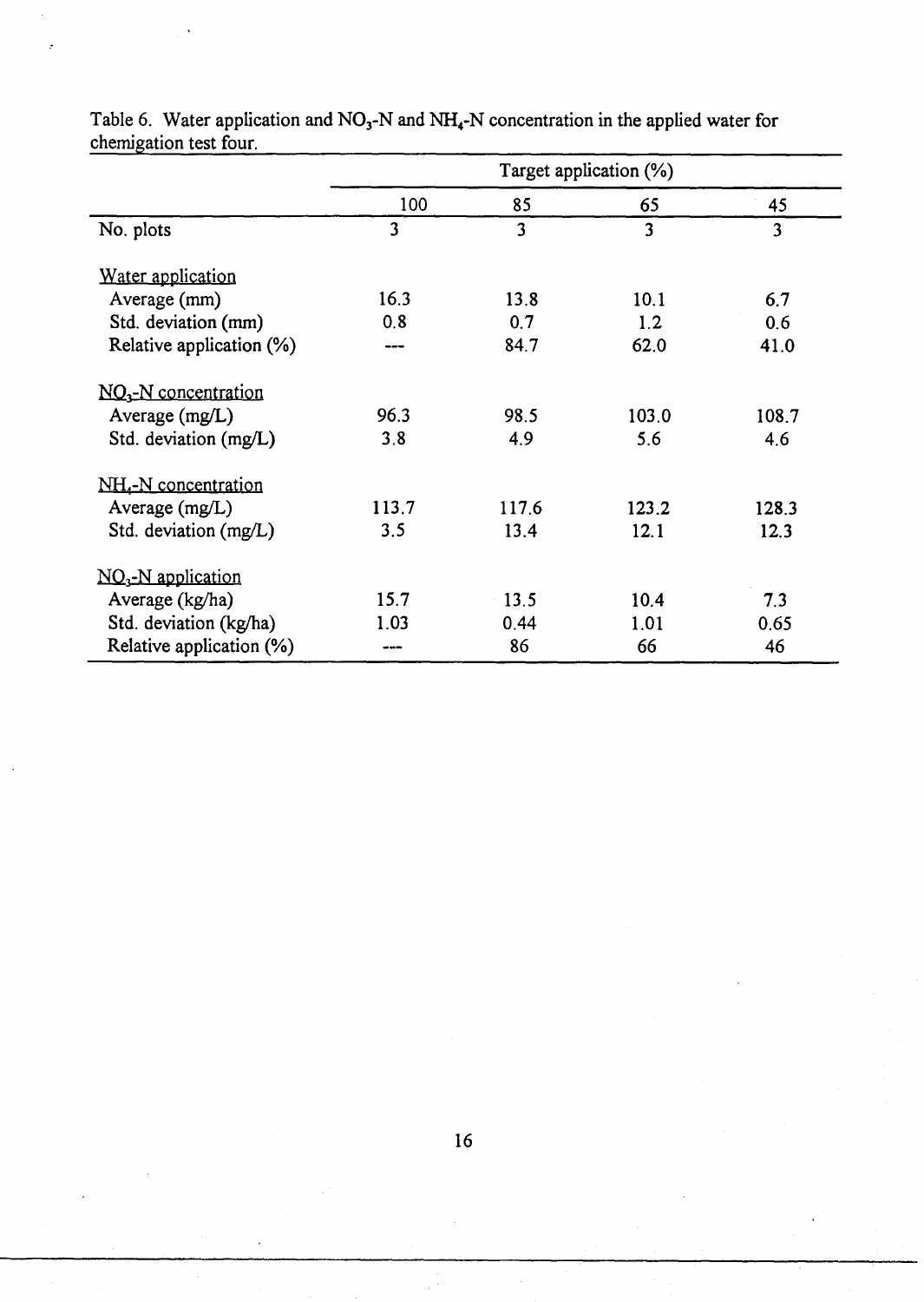

€Ĥ,

 $\sim$   $\sqrt{2}$ 

瀑

Figure 1. Schematic of variable rate sprinkler.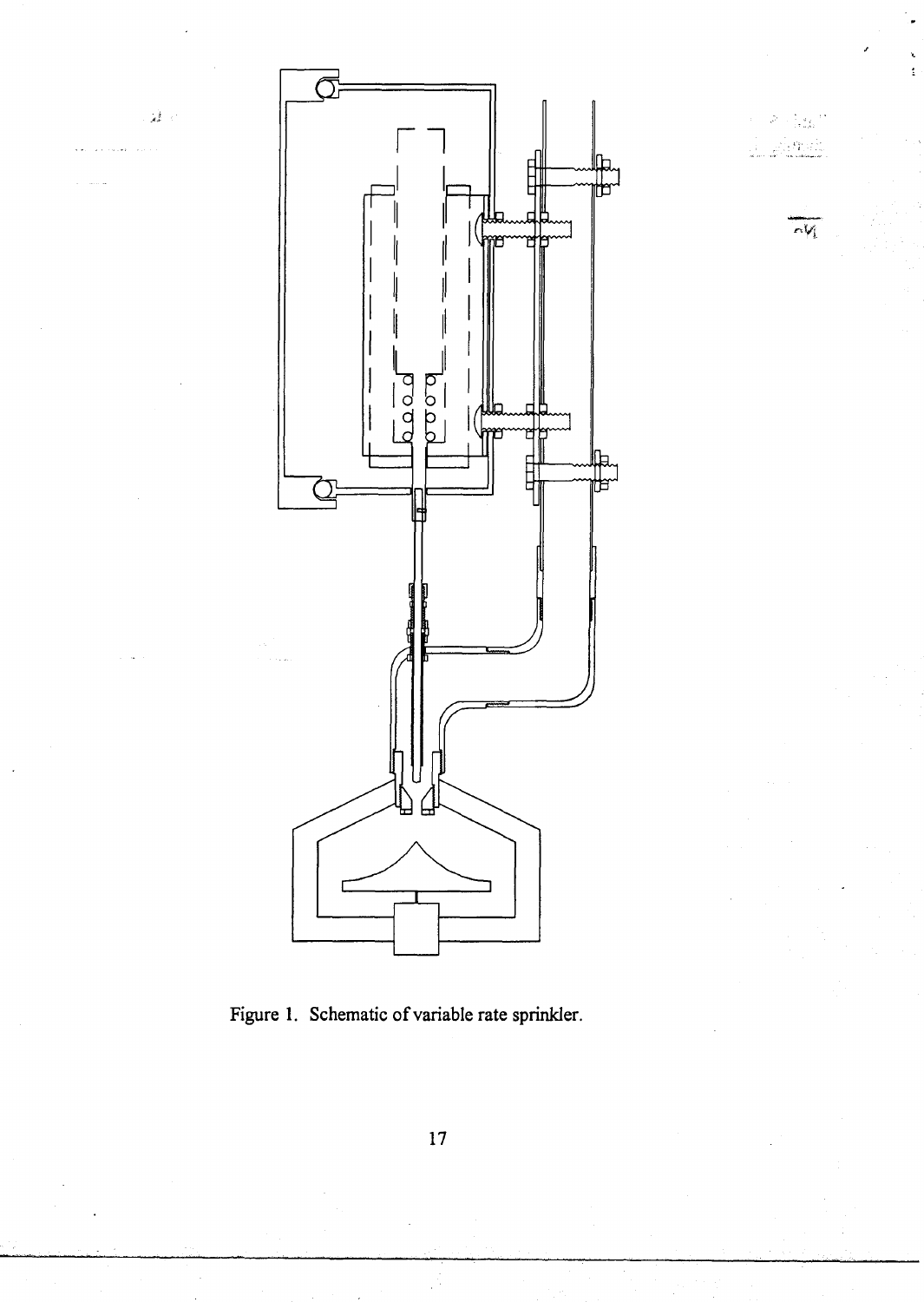

Figure 2. Block diagram of the variable rate irrigation and chemigation control network.



Figure 3. Catch can layout for water application uniformity tests.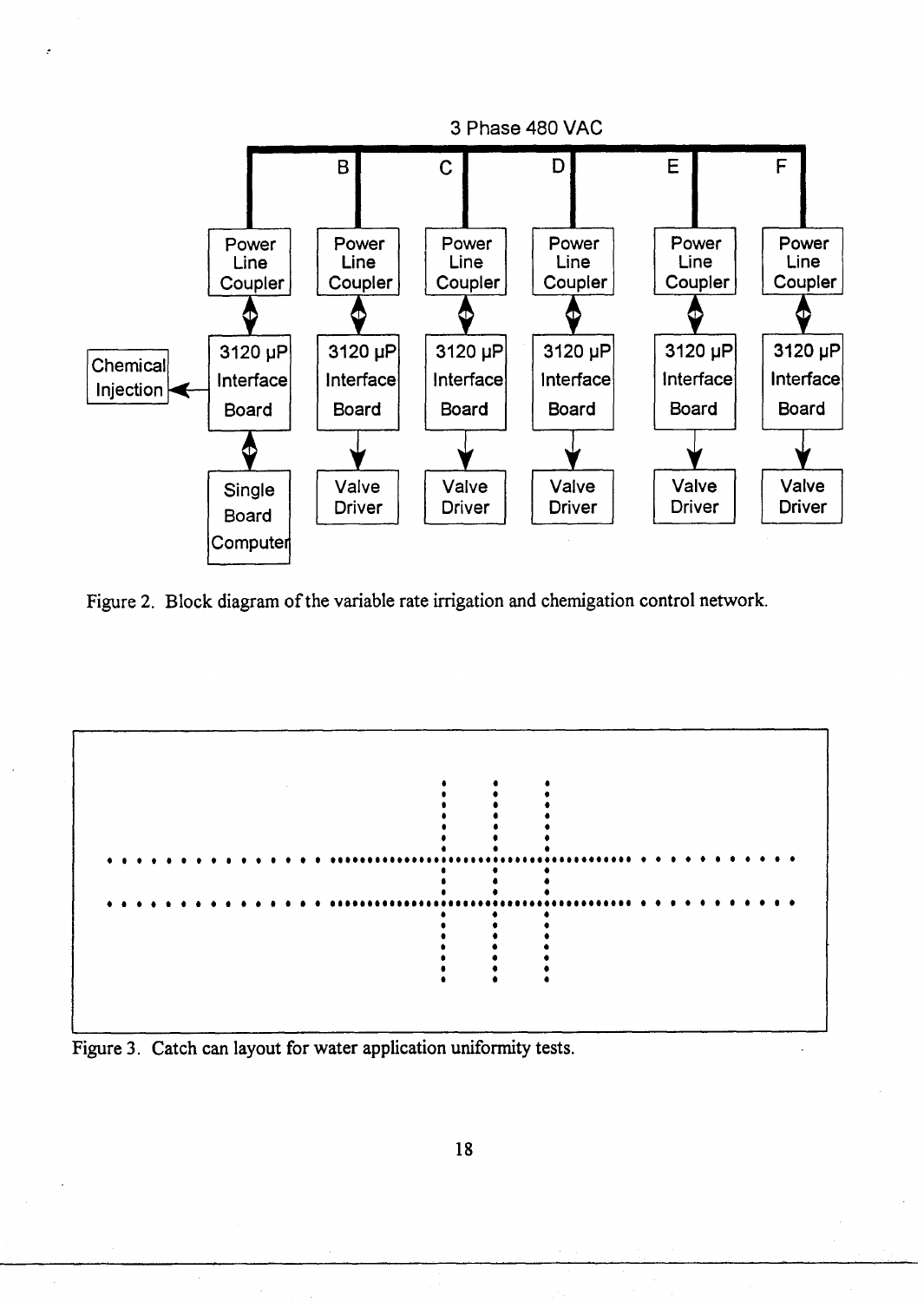

Figure 4. Target nitrogen application map for chemigation test one.



Figure 5. Target nitrogen application map for chemigation test two.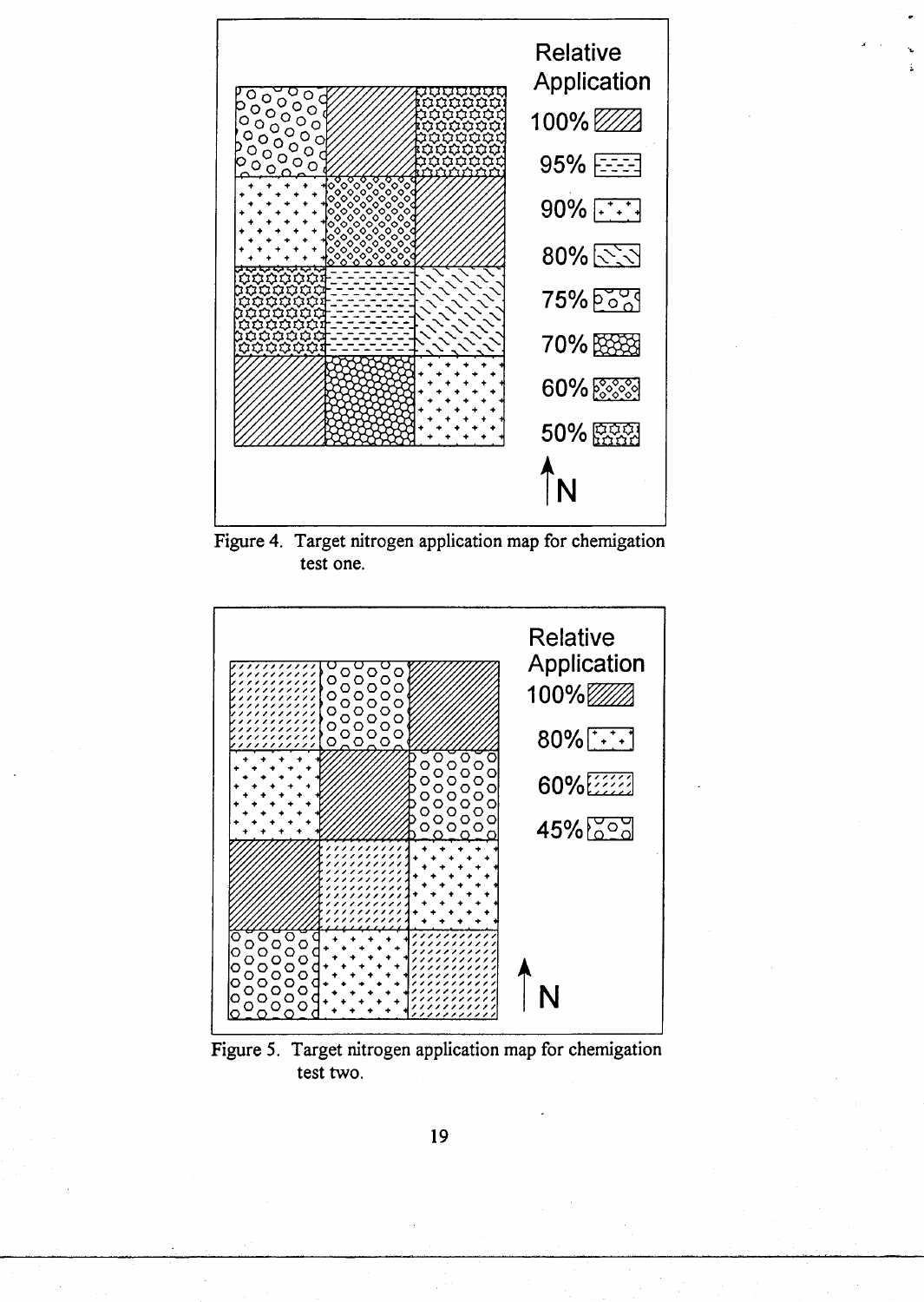

Figure 6. Target nitrogen application map for chemigation test three.



Figure 7. Target nitrogen application map for chemigation test four.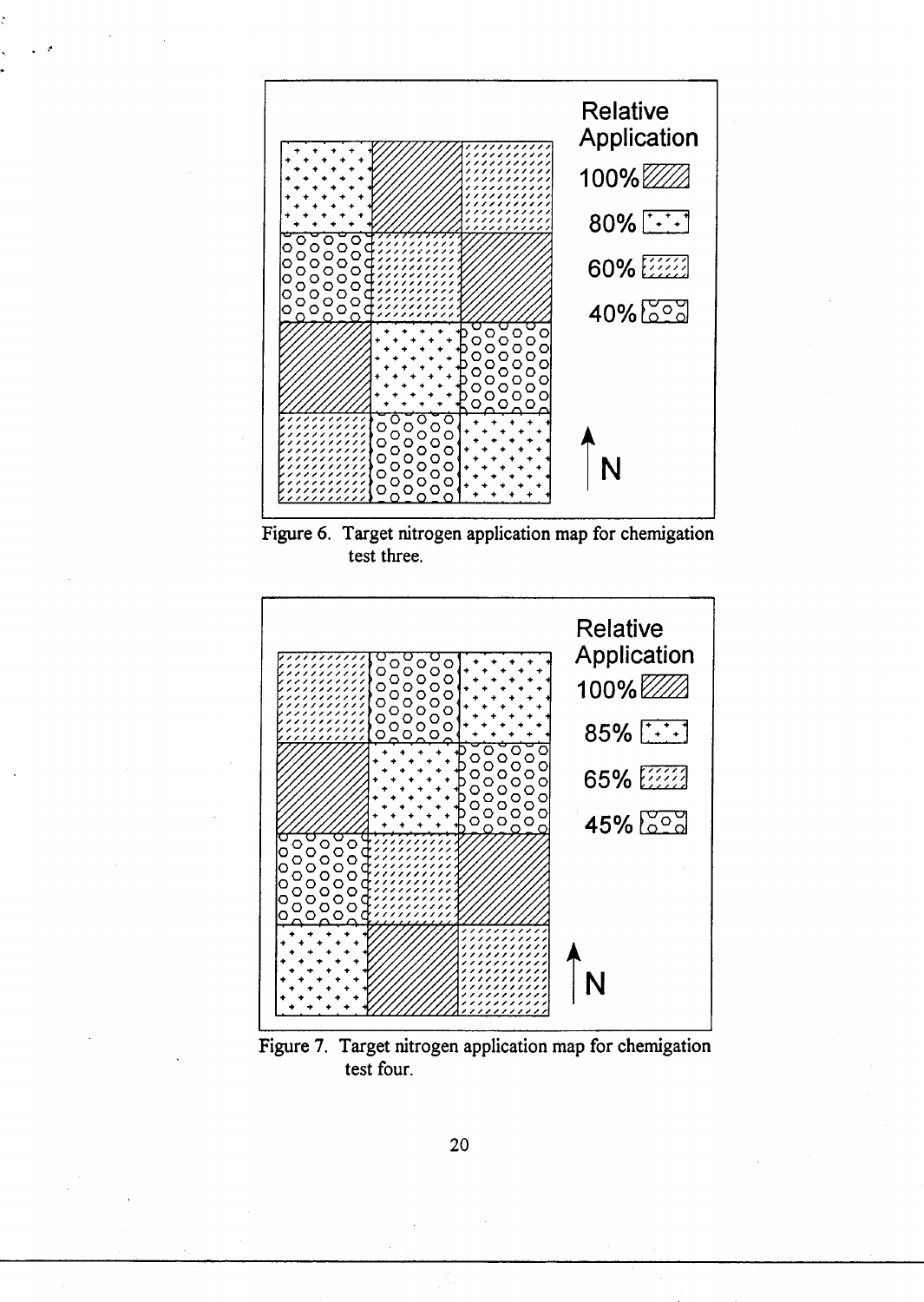

Figure 8. Comparison of measured versus theoretical sprinkler flow rate.



 $\mathbf{f}$